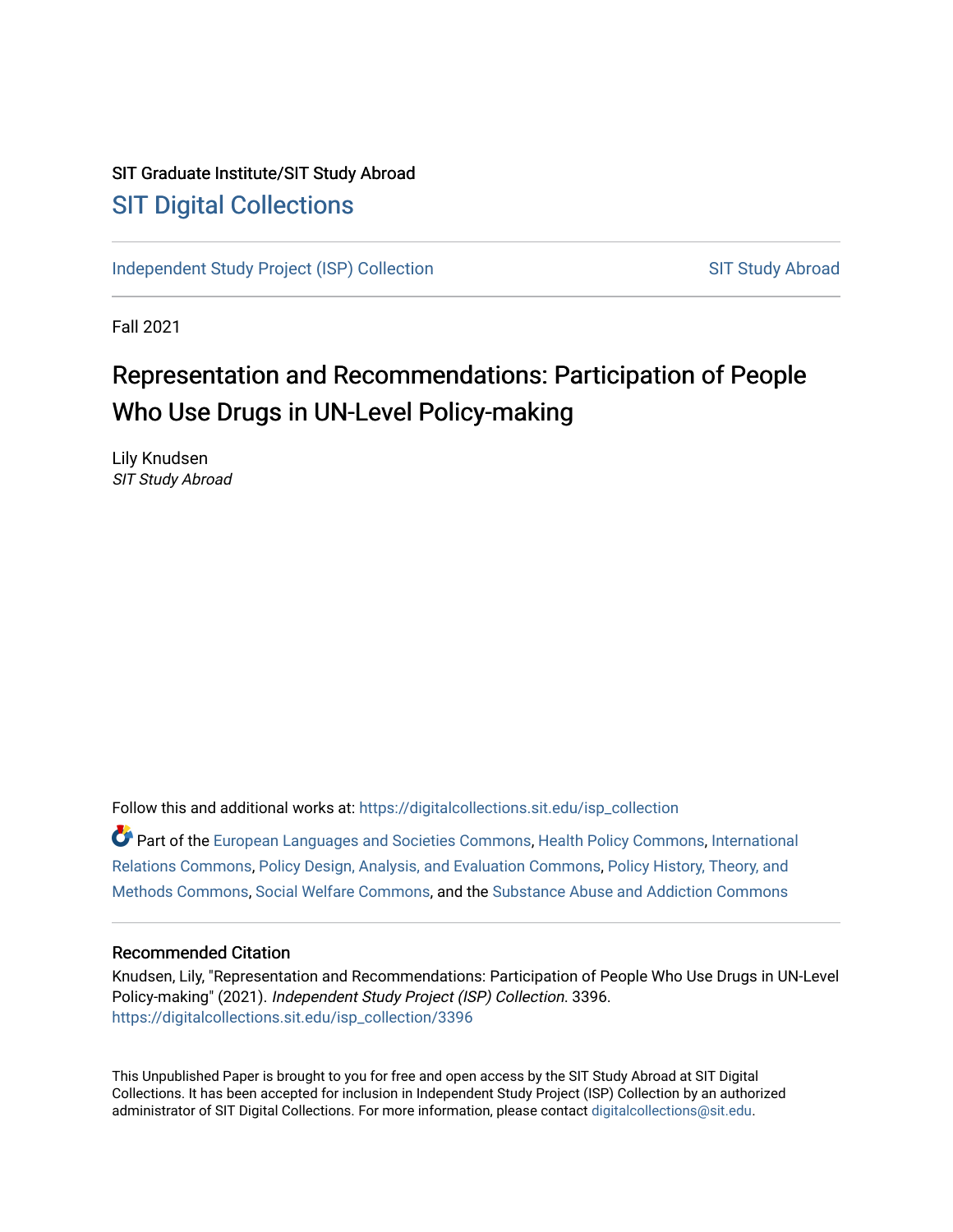# Representation and Recommendations: Participation of People Who Use Drugs in UN-Level

Policy-making

By Lily Knudsen

Fall 2021

SIT: Global Health and Development Policy

Alexandre Lambert

Vanderbilt University

Medicine, Health and Society: Health Policies and Economies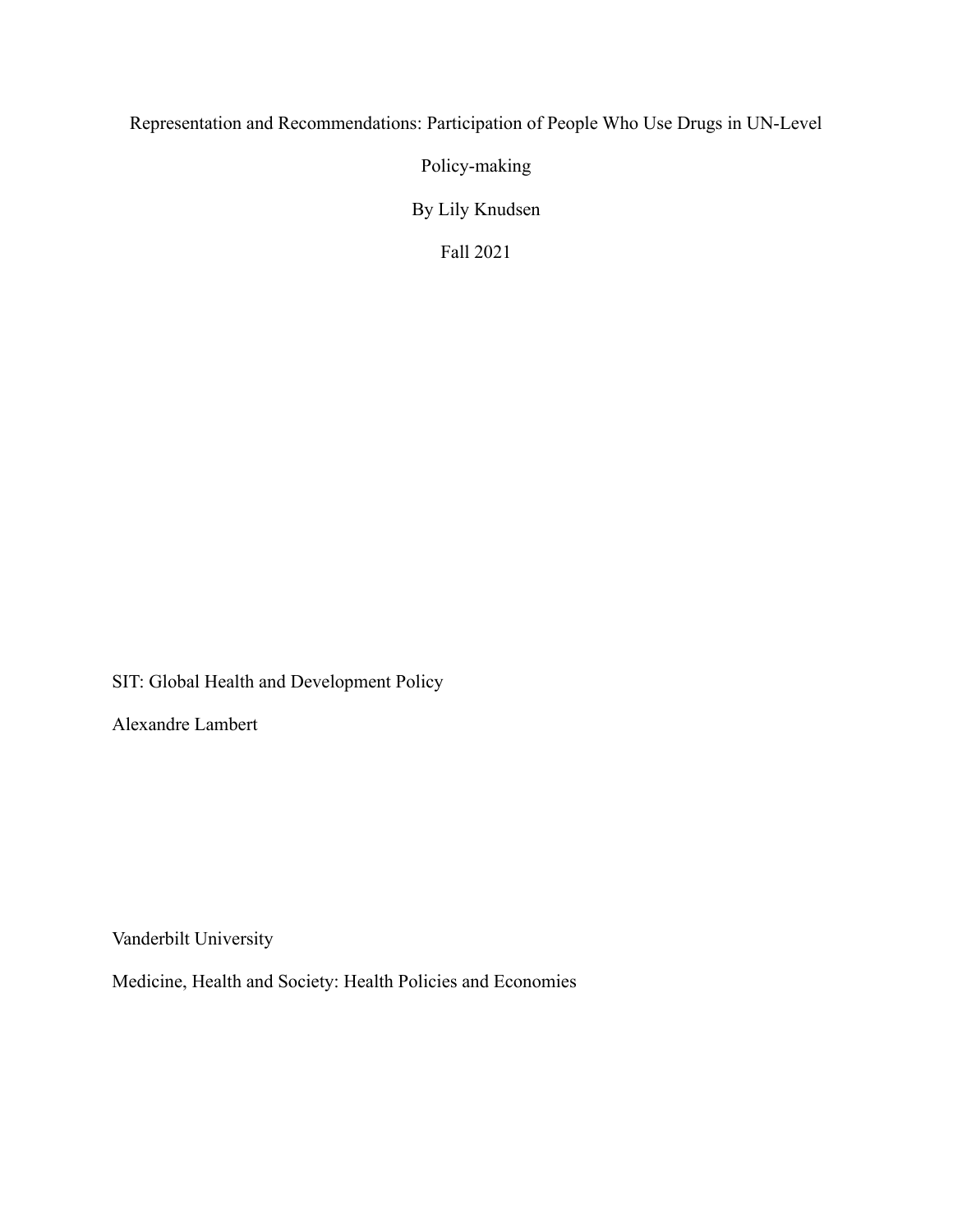### **Abstract:**

Although participation in health policy-making is a popular topic in the literature and a stated priority of the United Nations, very little research has been published examining the full spectrum of participation by people who use drugs (PWUD) at the UN level. This study aims to describe and evaluate this participation through a combination of a literature review that looks at academic sources, UN publications, and publications by organizations of PWUD, and a series of interviews with representatives of organizations of PWUD who have participated in UN level policy-making.

Data collected demonstrates that there is no comprehensive system for the participation of PWUD in policy-making at the UN, although they are more integrated into spaces concerned with HIV/AIDS than any other, and that people who use drugs face a variety of logistical, discursive, and structural barriers to meaningful participation. However, organizations led by PWUD have created inroads and developed strategies to participate both as activists and technical advisors at the UN, including public appeals, event attendance, and leveraging of UN contacts. Significant structural changes are needed at the UN to fully remove barriers to participation by PWUD.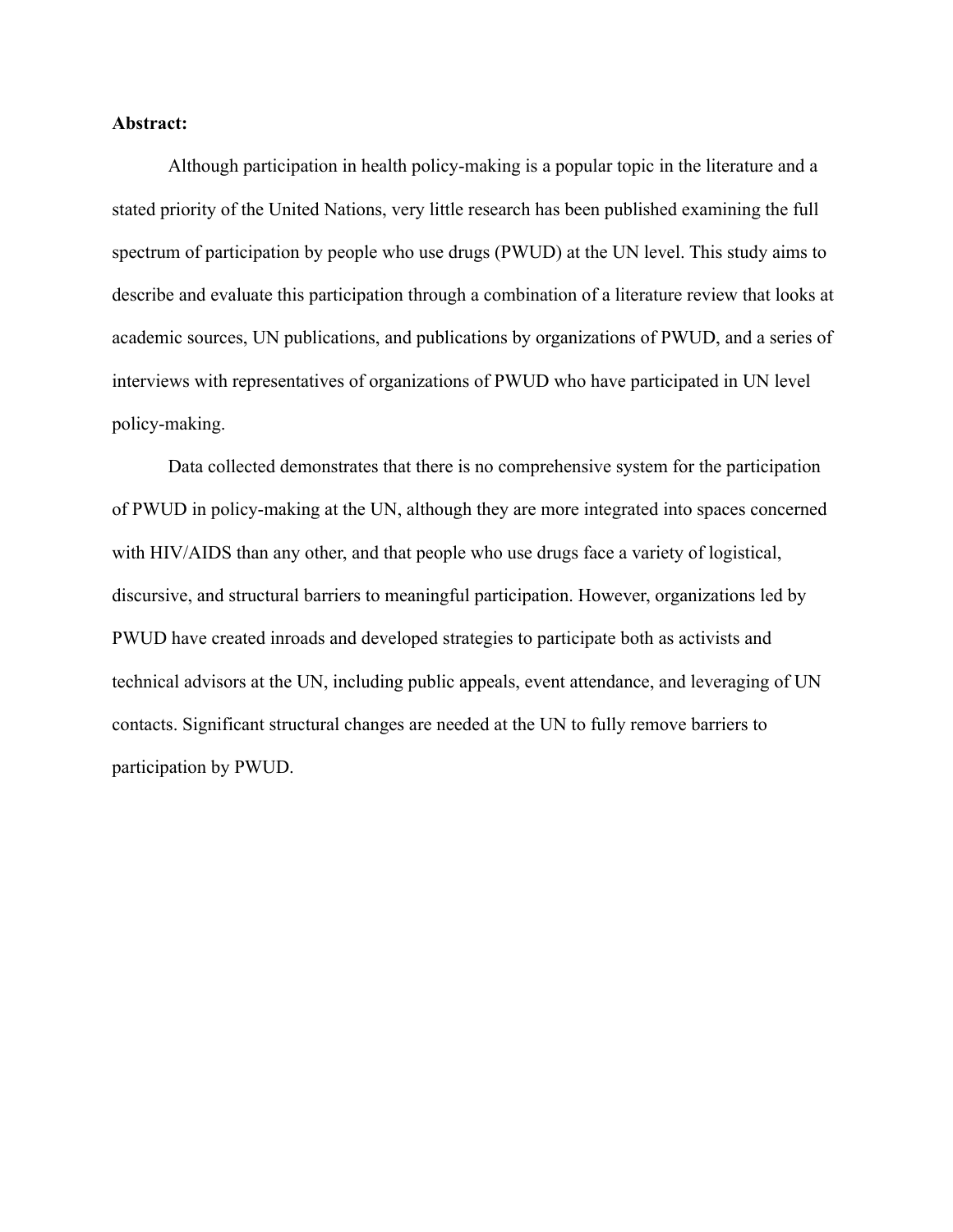## **Acknowledgements**

This research would not have been possible without the dedicated SIT staff who gave me the opportunity to do this project and supported me along the way.

In addition, I would be remiss not to acknowledge the help of my interview participants, including Judy Chang, Executive Director of INPUD, and Frank Crichlow, president of the board of CAPUD. Each participant took time out of their schedules to lend me their knowledge, energy and expertise. I could not be more grateful for their help and the continued work that they do. This work could not have become what it is without them.

Finally, I'd like to thank the staff and community of ONESTOP Harm Reduction Center in Gloucester, Massachusetts. They opened my eyes to this field and are the inspiration behind this work.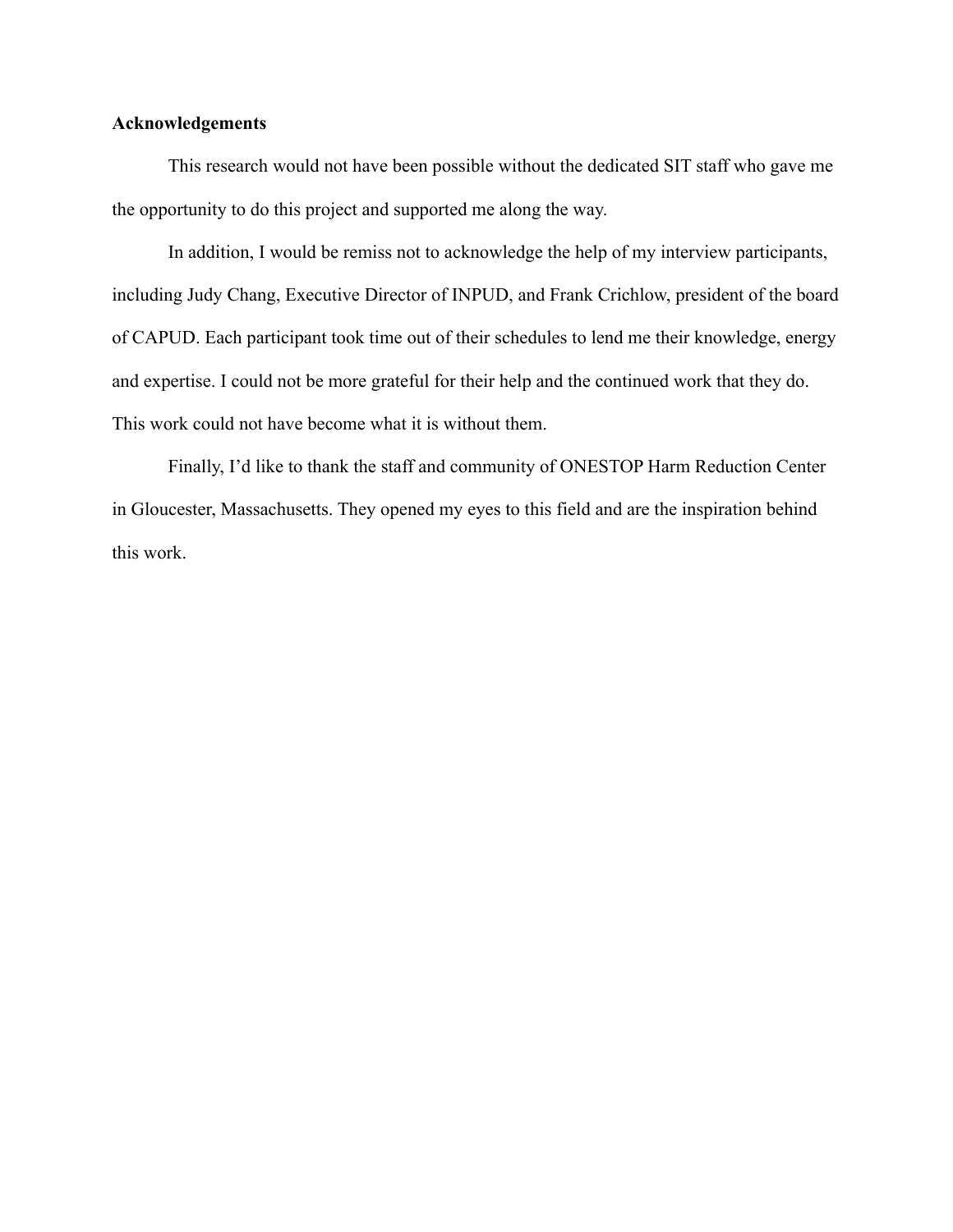# **Table of Contents**

| Introduction                                                                               | $1 - 2$   |
|--------------------------------------------------------------------------------------------|-----------|
| A note on language                                                                         | $2 - 3$   |
| Methodology and Research Ethics                                                            | $3 - 6$   |
| <b>Literature Review</b>                                                                   | $6-14$    |
| Theory of Public Participation In Health Policy                                            | $6 - 8$   |
| The Key Role of PWUD in Harm Reduction                                                     | $8-9$     |
| Community Organizing By People Who Use Drugs                                               | $9-10$    |
| Participation of PWUD at the UN                                                            | $11 - 13$ |
| <b>Results and Analysis</b>                                                                | 14-28     |
| Getting "a foot in the door" - Challenges to accessing UN spaces                           | $14 - 17$ |
| How Organizations Led by PWUD Participate                                                  | $17 - 26$ |
| <b>Comparative Spaces</b>                                                                  | 18-19     |
| The Canadian Delegation                                                                    | 19-22     |
| The International Treatment Standards                                                      | $22 - 25$ |
| WHO Key Populations' Values and preferences for HIV, Hepatitis and<br><b>STIs services</b> | $25 - 26$ |
| Opinions of Organizations: what is necessary for improved participation                    | $26 - 28$ |
| Conclusion                                                                                 | 28-30     |
| <b>Abbreviations List</b>                                                                  | 31        |
| Bibliography                                                                               | 32-35     |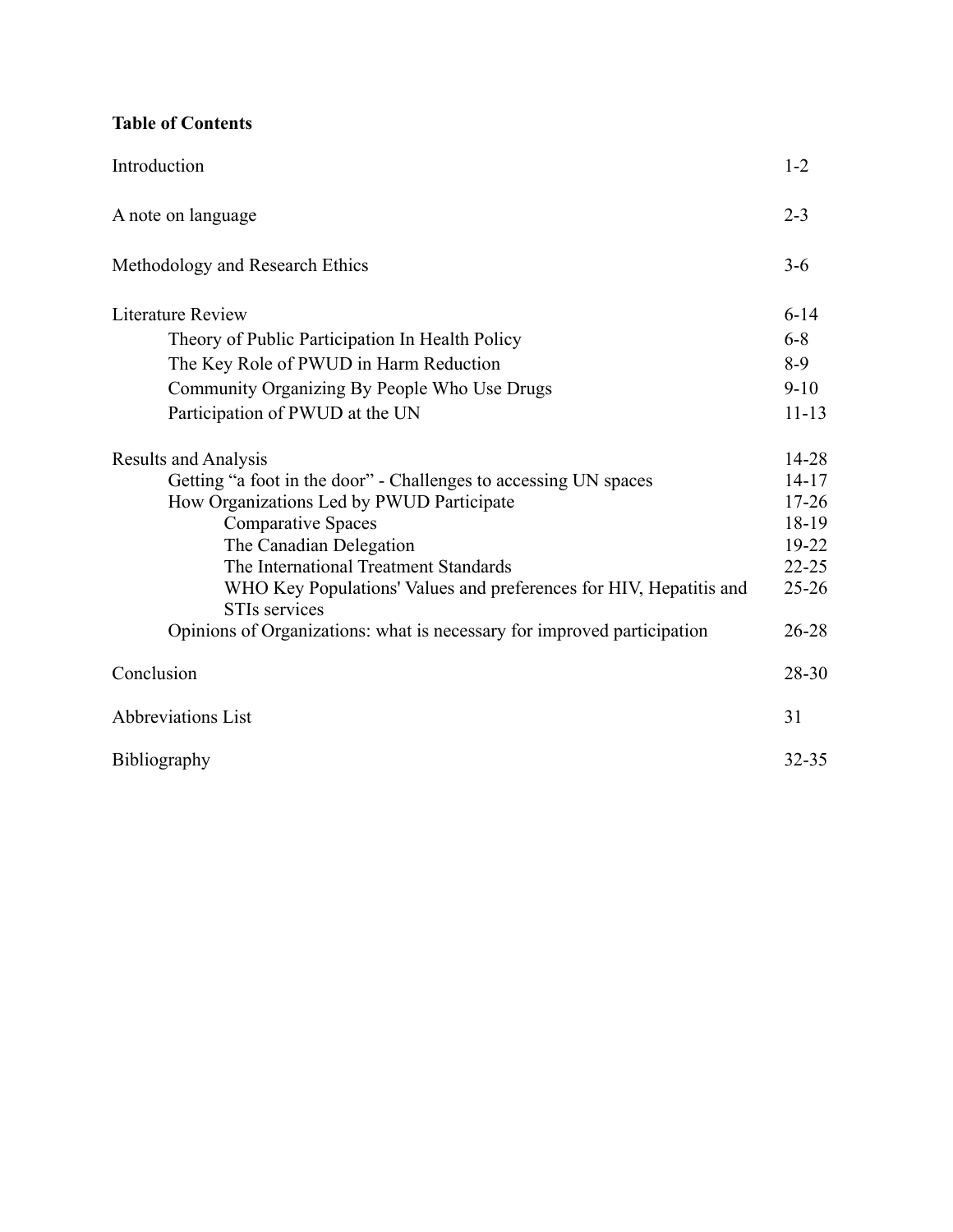# **Introduction**

United Nations bodies including the UN Office on Drugs and Crime (UNODC), the World Health Organization (WHO), and the Joint United Nations Programme on HIV/AIDS (UNAIDS) regularly make policies and recommendations which affect the lives of people who use drugs across the globe. However, very little research has examined critically how people who use drugs participate, or are blocked from participating, in the creation of these policies and reccommendations. Participation in policy-making, and participation especially of minority groups, has been widely researched, but people who use drugs have been largely left out of the conversation.

This study aims not only to examine the "involvement" of people who use drugs in policy-making –– in other words, whether or not people who use drugs are present in policy-making spaces –– but also the meaningful participation of people who use drugs. "Meaningful participation" is a term designed to capture the idea of participation that goes beyond symbolic presence, in which the full spectrum of people who use drugs are represented, people who use drugs are involved in every space where drug-related policy is made, people who use drugs are heard and the expertise brought is taken seriously and has the potential to affect change, and people who use drugs are credited for their contributions. This study is exclusively concerned with direct participation, not secondary participation as it might occur through the filter of people or bodies which do not directly represent organizations of people who use drugs.

The goal of this study is to describe as fully as possible the current state of participation by organizations of people who use drugs in UN-level policy-making. Emphasis is placed on identifying both the current barriers to meaningful participation and the strategies used by organizations of people who use drugs to respond to these barriers. The aim is to find both the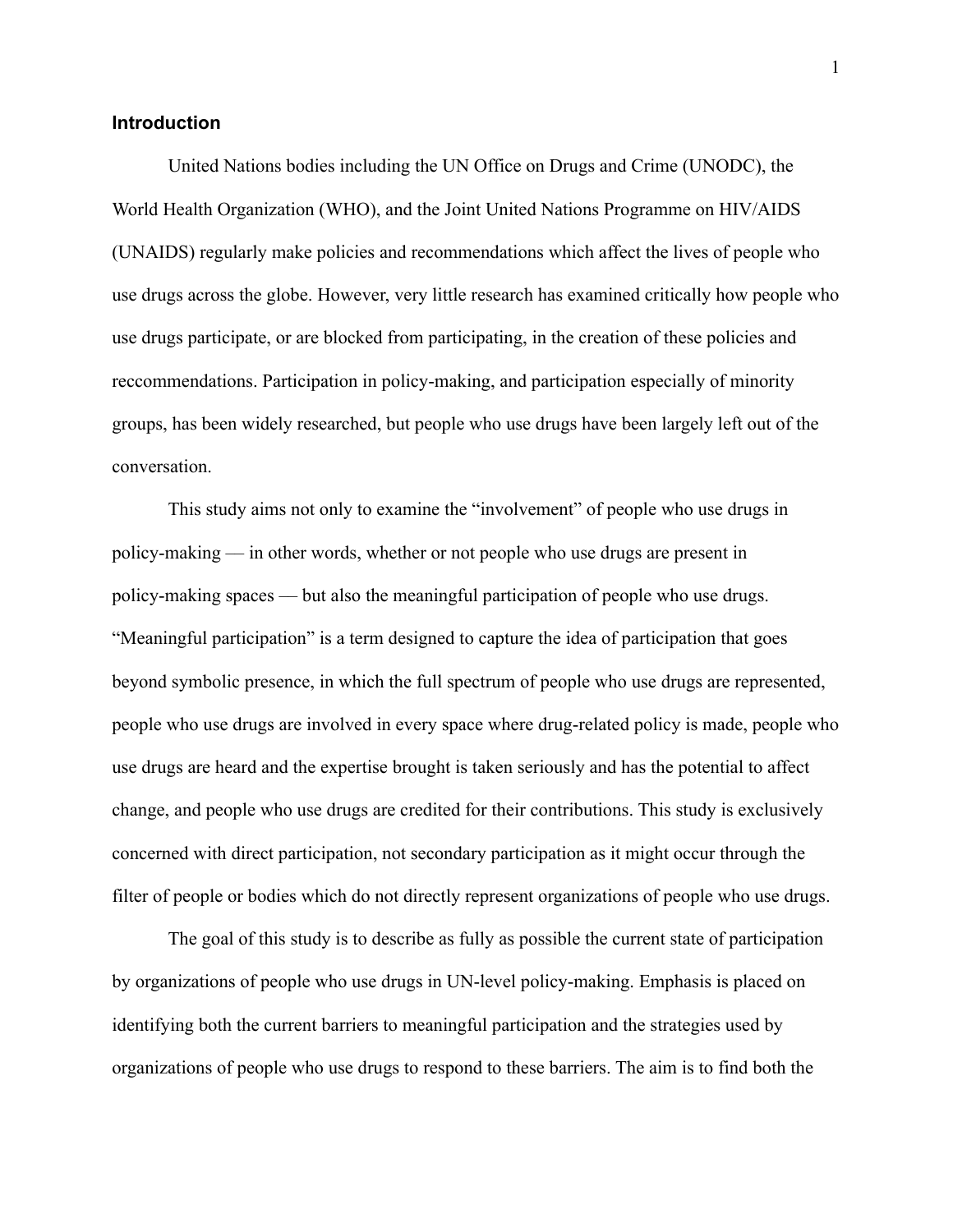pathways for participation currently available and recognize the roadblocks which limit participation on the way. This analysis relies heavily on contributions from representatives of organizations of people who use drugs.

The process of policy-making and meaningful participation of people who use drugs therein is important to the field of public health. The process of policy-making impacts both the policy that gets made and the perceived legitimacy of said policy. It is impossible to create legitimate and effective health policy without consulting thoroughly the population which that policy affects. And, as stated in the oft repeated phrase, "all policy is health policy," one cannot separate policies made about the legal status of certain drugs from policies surrounding harm reduction, treatment, and the overall health and wellbeing of people who use drugs.

After a brief note on language and an overview of methodology, this paper consists of a literature review, which covers broad areas such as current theories of public participation in health policy, mobilization by people who use drugs and the role people who use drugs play in their own health, and the current state of participation by people who use drugs at the United Nations. Then interviews are analyzed for key themes, barriers to participation, and case studies of participation of people who use drugs at the United Nations. Each section is designed to build on the last and create a map of the current state of participation by organizations of people who use drugs at the United Nations.

#### **A note on language**

Throughout the paper, the term "people who use drugs," hereafter abbreviated as PWUD, will be used. Substance use has a long history of stigmatizing language, in and out of the medical community. Many terms surrounding drugs and drug use have the potential to cause harm and

2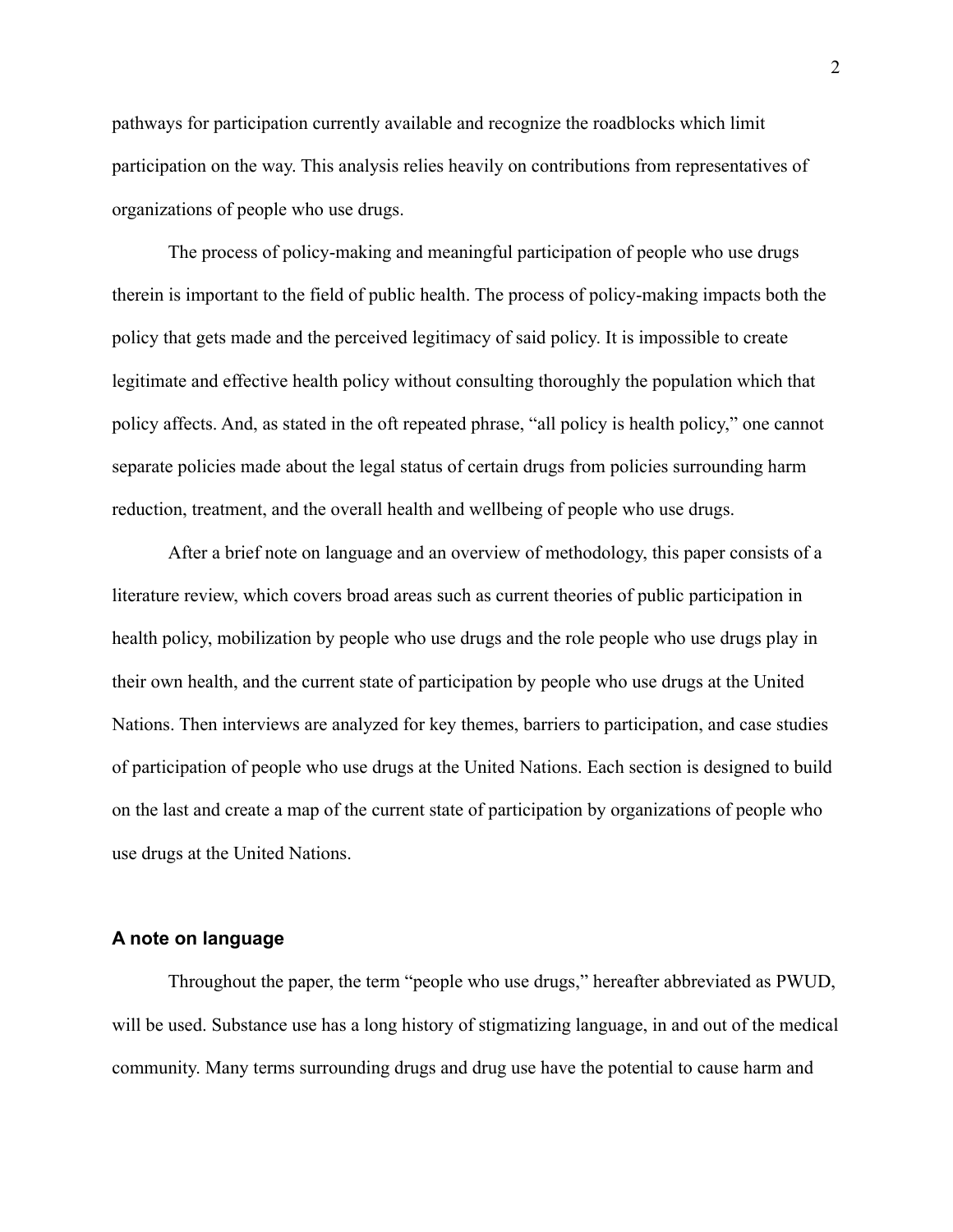perpetuate stigma: a report from the global commission on drug policy acknowledges the adverse effect of terms including "addict," "substance/drug abuser," and "clean," as used in reference to persons in recovery. <sup>1</sup> Even more seemingly neutral language, such as "drug user" can have a stigmatizing impact by centering a behavior in the conversation instead of human dignity. For this reason, modern scholars and organizations of PWUD are promoting the use of "people-first" language, an idea arising from disability scholarship, which respects the individuals concerned by centering personhood and addressing traits, behaviors, or medical conditions second.<sup>2</sup> While some scholarship will use people-first language which is more specific than PWUD, such as people who inject drugs, people who use opioids, or people with a substance use disorder, this piece is not interested in one specific mode of delivery, type of drug, or biomedical condition. Rather, the object of study is organizations which explicitly identify as being led by and representing PWUD.

#### **Methodology and Research Ethics**

This research was developed through the combination of a literature review and qualitative interviews with representatives of organizations of PWUD who have participated in the creation of international policy. Ultimately the research is qualitative, descriptive and critical, and aims to both identify and critique the current state of affairs in the field.

Literature review consisted of a broad search of available English literature in a set of thematic areas including participation in health policy, mobilization and organization by PWUD,

<sup>1</sup> Global Commission on Drug Policy. The world drug perception problem-countering prejudices about people who use drugs: 2017 report. Jan 2018.

<sup>2</sup> Broyles, Lauren M., Ingrid A. Binswanger, Jennifer A. Jenkins, Deborah S. Finnell, Babalola Faseru, Alan Cavaiola, Marianne Pugatch, and Adam J. Gordon. "Confronting Inadvertent Stigma and Pejorative Language in www.globalcommissionondrugs.org/wp-content/uploads/2018/01/GCDP-Report-2017\_Perceptions-ENGLISH.pdf.

Addiction Scholarship: A Recognition and Response." Substance Abuse 35, no. 3 (07, 2014): 217-221. doi:http://dx.doi.org/10.1080/08897077.2014.930372.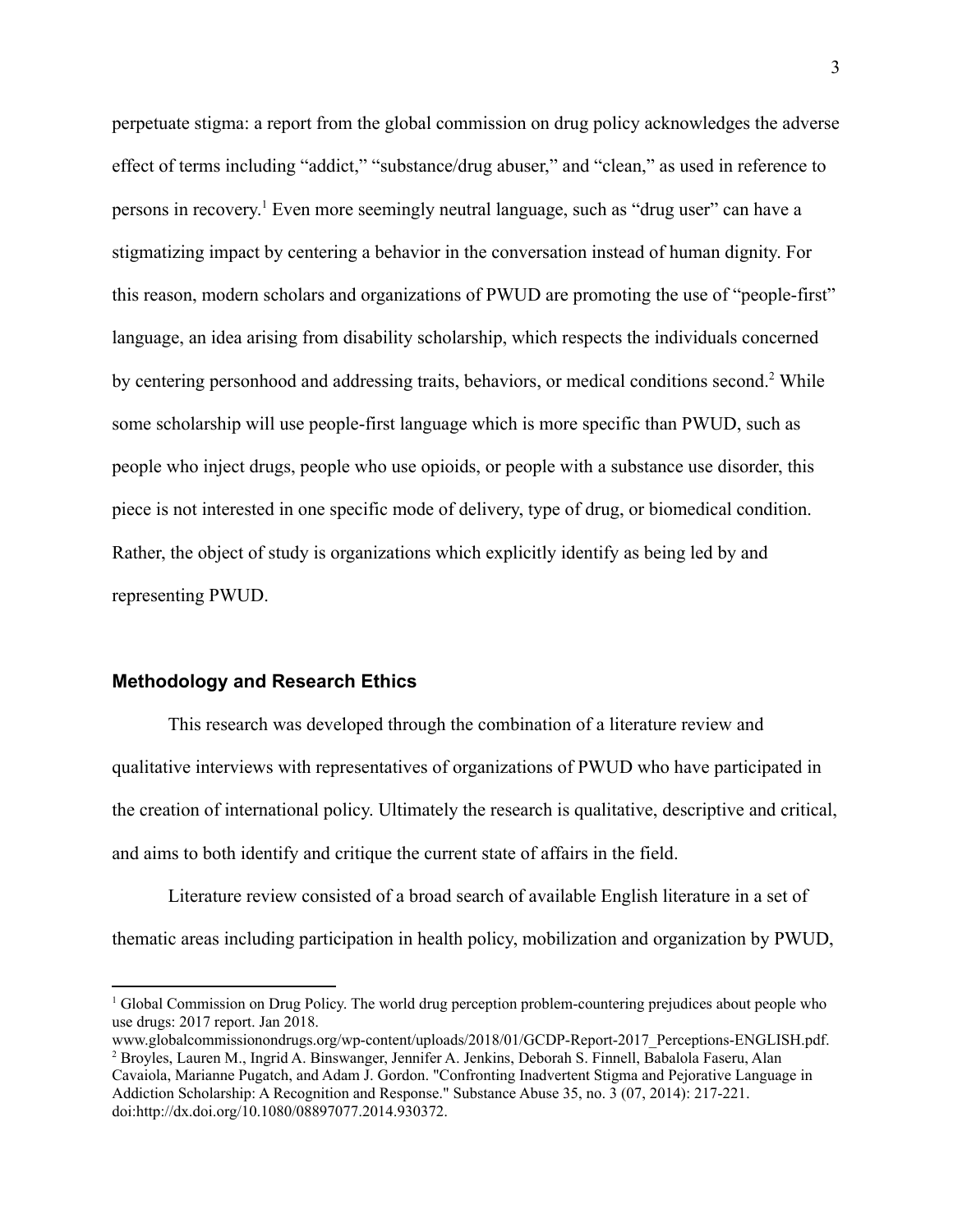and policy participation by PWUD at the UN. In addition, key UN documents that cover or prioritize the participation of people who use drugs in policy making were highlighted. Key publications by a research team at UNSW formed the backbone of the literature review and contributed to the development of other thematic areas and the research overall. These publications represent some of the only available academic literature on the participation of PWUD at the UN. Therefore, aspects of the literature search relied upon publications by organizations of PWUD, specifically INPUD, an organization which publishes opinions, scientific literature, and reviews of its own activities.

Due in part to the limited state of the literature at present, this research relies heavily on data generated through the qualitative interview process. Three people were interviewed: Executive Director of the International Network of People Who Use Drugs Judy Chang, President of the Board of the Canadian Association of People Who Use Drugs and Chair of the Toronto Drug Users Union Frank Crichlow, and a third participant who attended represented a youth organization and chose to remain anonymous. Each of these participants participated in some capacity at the UN as a representative of an organization led by PWUD, and two have leadership roles in their organizations. It was particularly important to contact representatives of INPUD and associated regional networks because of the leadership role this organization has taken in the international sphere. Interview participants were contacted through either emails available on university or organizational websites or through referals after making inquiries via social media messaging. All interviews were semi-structured, including both pre-written questions shared with the interviewees before the interview and elements of spontaneous conversational interviewing. The goal of the interviews was to capture information about processes of being involved as representatives of organizations of PWUD at the UN and to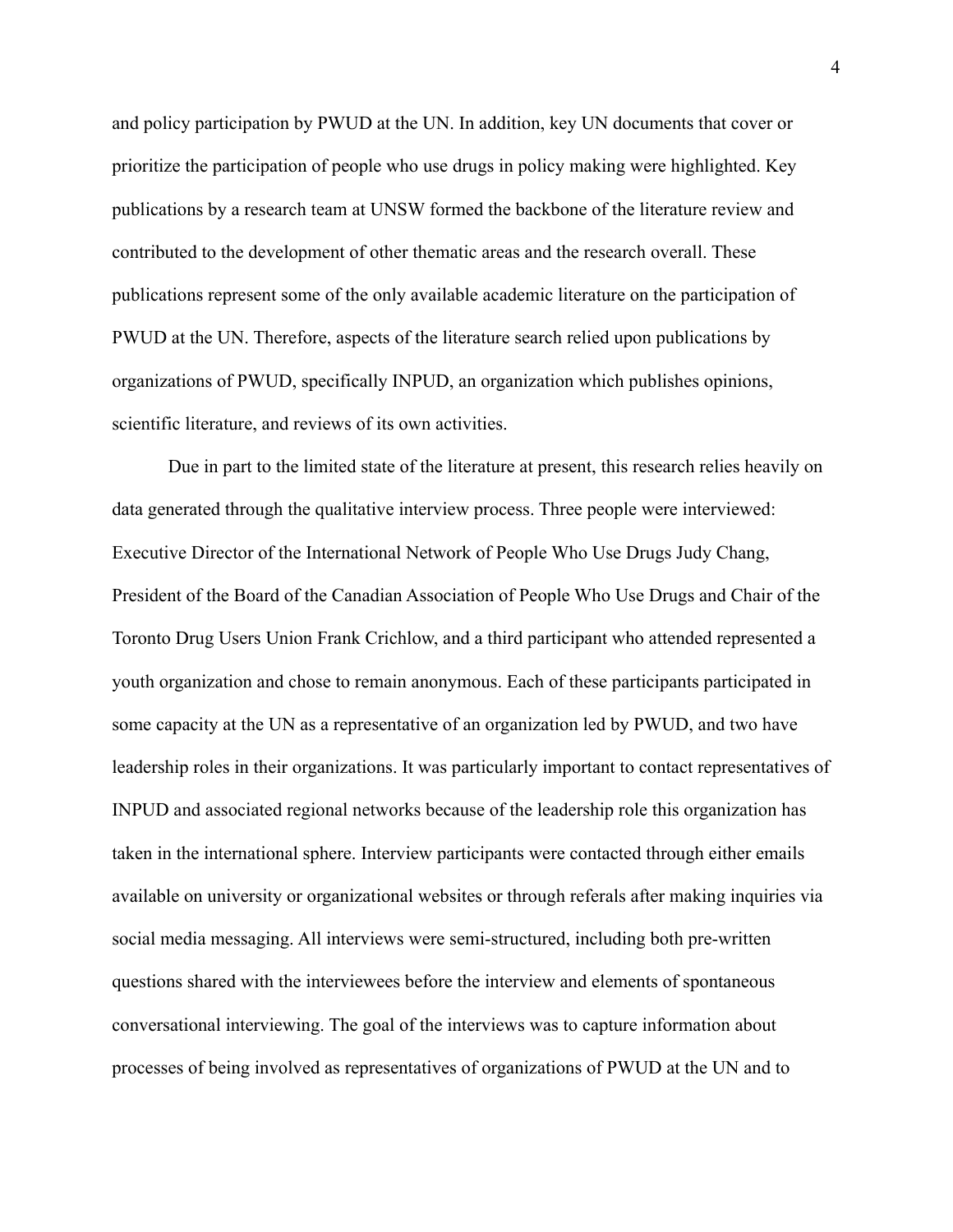provide a forum for interview participants to share opinions and expertise. All interview participants were given the option to remain anonymous, one of whom accepted. In addition, interview participants had the opportunity to review and approve the comments included in the final version of this paper.

A few ethical considerations were necessary to consider in the collection and analysis of interview data. First, this research concerned "drugs" as a broad topic, an issue which is potentially sensitive. However, I engaged primarily with advocates for PWUD about their advocacy, around which they have built their professional careers and which they speak about professionally on a regular basis. In addition, participants were not required to answer any question for any reason, although none of the questions were ultimately refused. Second, this research acknowledges the regular cultural delegitimization of the expertise of PWUD and the failure of many bodies to acknowledge that expertise, even when it is used. Thus I must acknowledge here that this work was driven and informed by representatives of organizations of people who use drugs, including Judy Chang of INPUD and Frank Crichlow of CAPUD, and that I hope that this research might play a role in furthering the participation of PWUD in policy-making and highlighting their voices. Third, Frank Crichlow pointed out to me that the typical language of academia around drug use, in addition to being potentially harmful, is not the language used by PWUD, making it inaccessible to the population about whom it is written. I'd like to thank him here for his insight and acknowledge that throughout this research I will attempt to use accessible language which is not overly "distant" or "academic" in nature, acknowledging my positionality as a university student and researcher which strongly affects my perspective in the context of this conversation.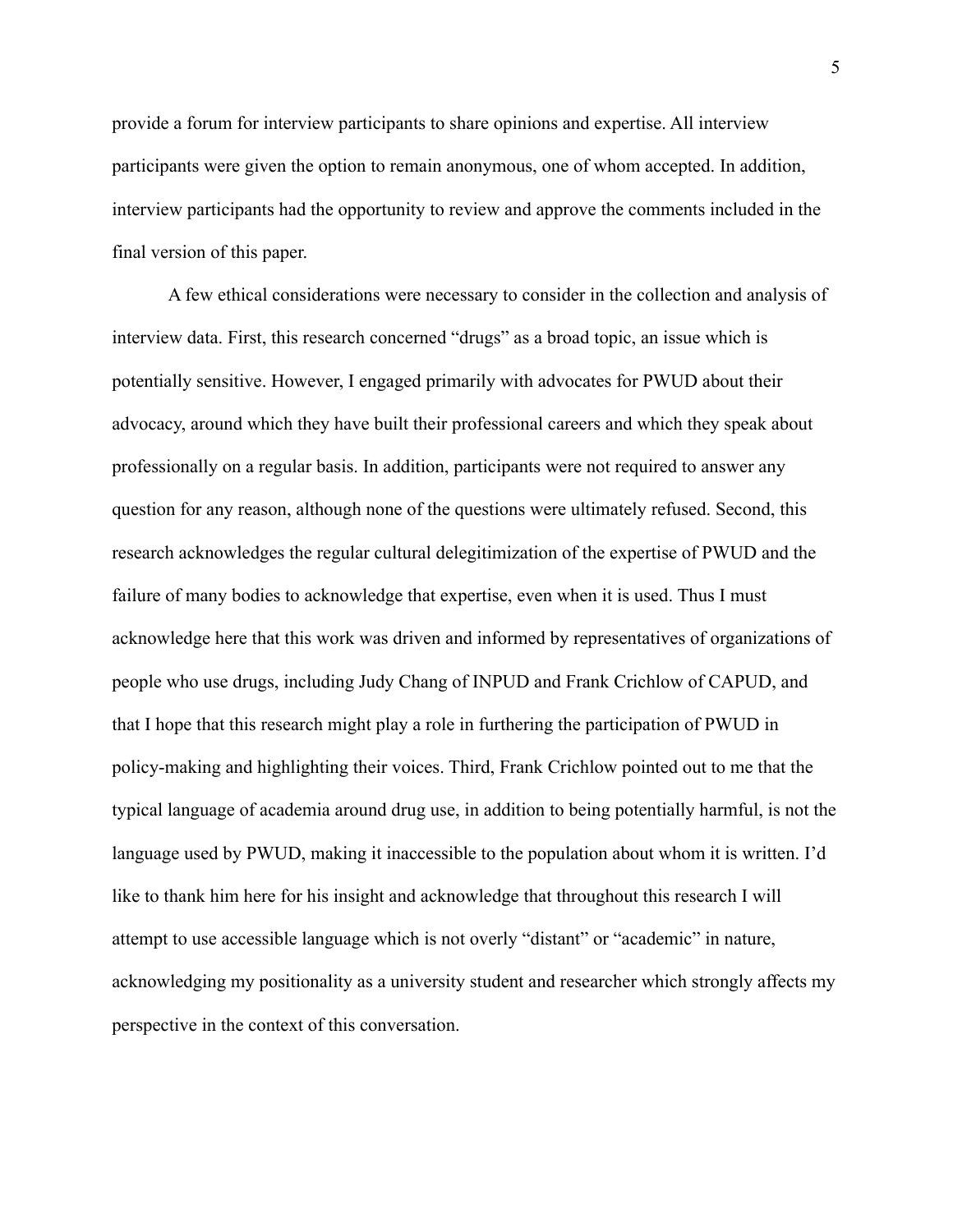Finally, there were certain limitations to the development of this research methodology. Initially, I scheduled or attempted to schedule interviews with researchers from academic institutions and doctors who participated in some of these policy-making processes, but who were not from organizations of people who use drugs. A combination of time constraints and unanticipated personal events in the lives of the participants led to these perspectives not being included in research. Two interviews with experienced researchers in the field were also cancelled due to unanticipated personal events. In addition, I initially aimed to incorporate a quantitative element which examined whether there was participation by organizations of PWUD in policy-making processes at UNAIDS and the WHO. However, due primarily to the way that events like meetings of the UNAIDS Program Coordinating Board are documented, the placement of organizations of PWUD only in the recesses of documentation, and limited personal resources, this particular mode of analysis could not be included at this time. Instead, research was oriented entirely around the perspectives and experiences of the representatives interviewed.

### **Literature Review:**

#### **Theory of Public Participation in Health Policy**

In theory, public participation in health-system decision making is designed to respect the doctrine of informed consent in the public, create greater responsiveness, increase financial accountability, and produce more effective programs, born of population consensus and priorities.<sup>3</sup> Public participation in the formulation of health regulation and policy is associated with greater responsiveness, better services, and healthier populations. However, participation

<sup>3</sup> Frankish, James C, Brenda Kwan, Pamela A Ratner, Joan Wharf Higgins, Craig Larsen, Challenges of citizen participation in regional health authorities, Social Science & Medicine, Volume 54, Issue 10, 2002, Pages 1471-1480, ISSN 0277-9536, https://doi.org/10.1016/S0277-9536(01)00135-6.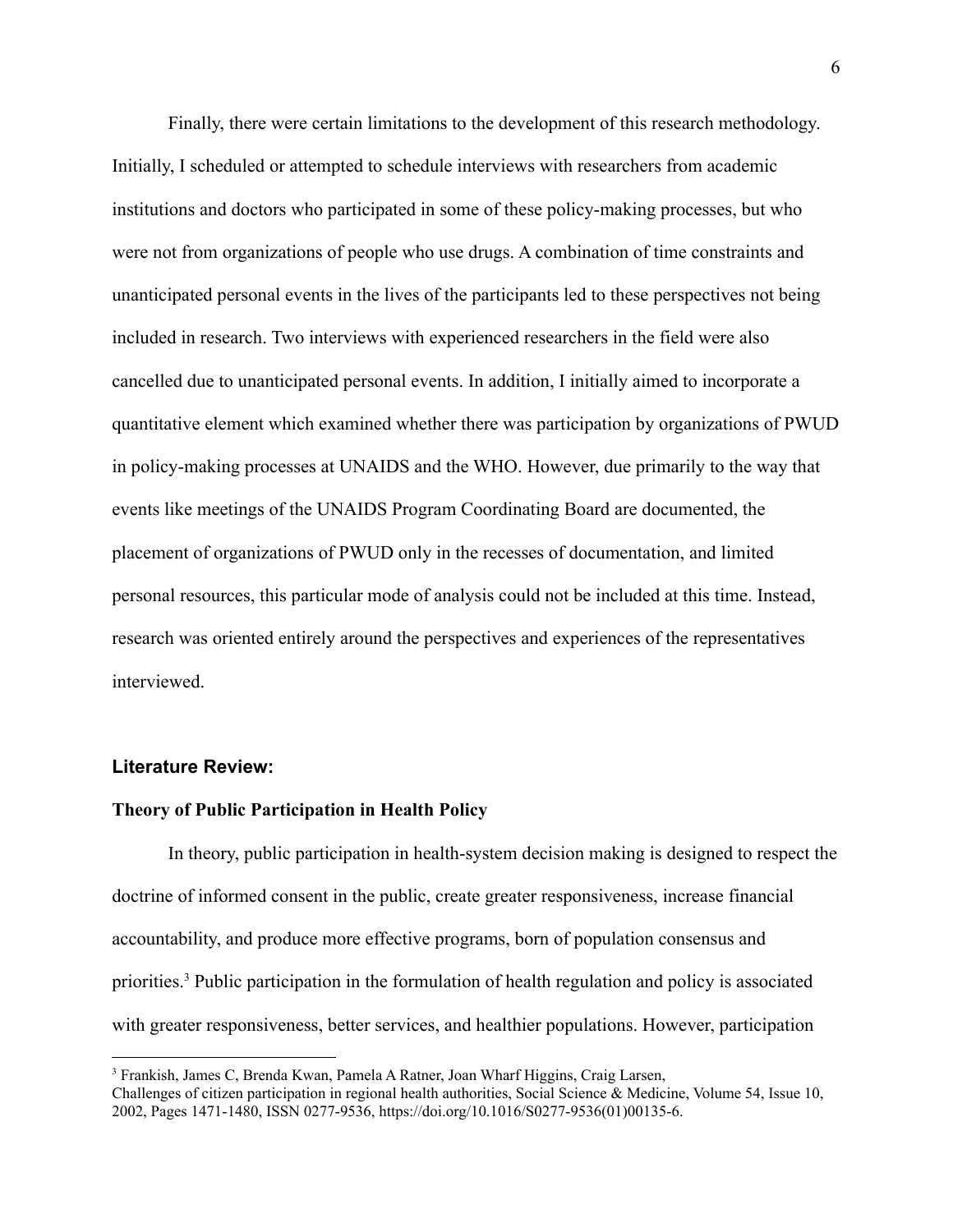also has the potential to exacerbate health inequities if minority populations are not included meaningfully, as vocal majorities may steer health policy to meet primarily the majority's demands.<sup>4</sup>

Much of the literature on participation advocates for theoretical reasons for participation, such as the belief that people have the right to participate in the planning, implementation, and evaluation of their health systems, the claim that health needs and services should be better matched, and that participation fosters community empowerment through the creation of a sense of contribution. Reasons for building more participation into policy-making can also be practical, focusing on untapped community resources mobilized through parrticipation, more inputs and comprehensive solutions through community engagement, and the belief that participation may lead to greater cost-efficacy and efficiency. Citizen participation in the planning of health services may also result in greater awareness of health problems and use of said services. Of course, scholars also argue against public participation on account of the potential for greater expertise by health authorities, potential negative impacts on quality of care, the lower accountability members of the public may have in comparison to professionals, and the potential high costs and inefficiencies of participation.<sup>5</sup> However, citizen participation has absolutely become a "buzzword" throughout the global health field.

Public participation in health systems governance is a widely accepted idea within the UN system. For example in 2005 the Ninth Futures Forum produced a comprehensive overview of the role of public participation in health systems decision-making, producing a conceptual framework, reviewing European examples, and trying to guide countries in the process of

<sup>4</sup> de Freitas, Cláudia and Graham Martin. "Inclusive Public Participation in Health: Policy, Practice and Theoretical Contributions to Promote the Involvement of Marginalised Groups in Healthcare." Social Science & Medicine 135, (06, 2015): 31-39. doi:http://dx.doi.org/10.1016/j.socscimed.2015.04.019.

<sup>5</sup> Frankish et al, "Challenges of citizen participation in regional health authorities" 1471-1480.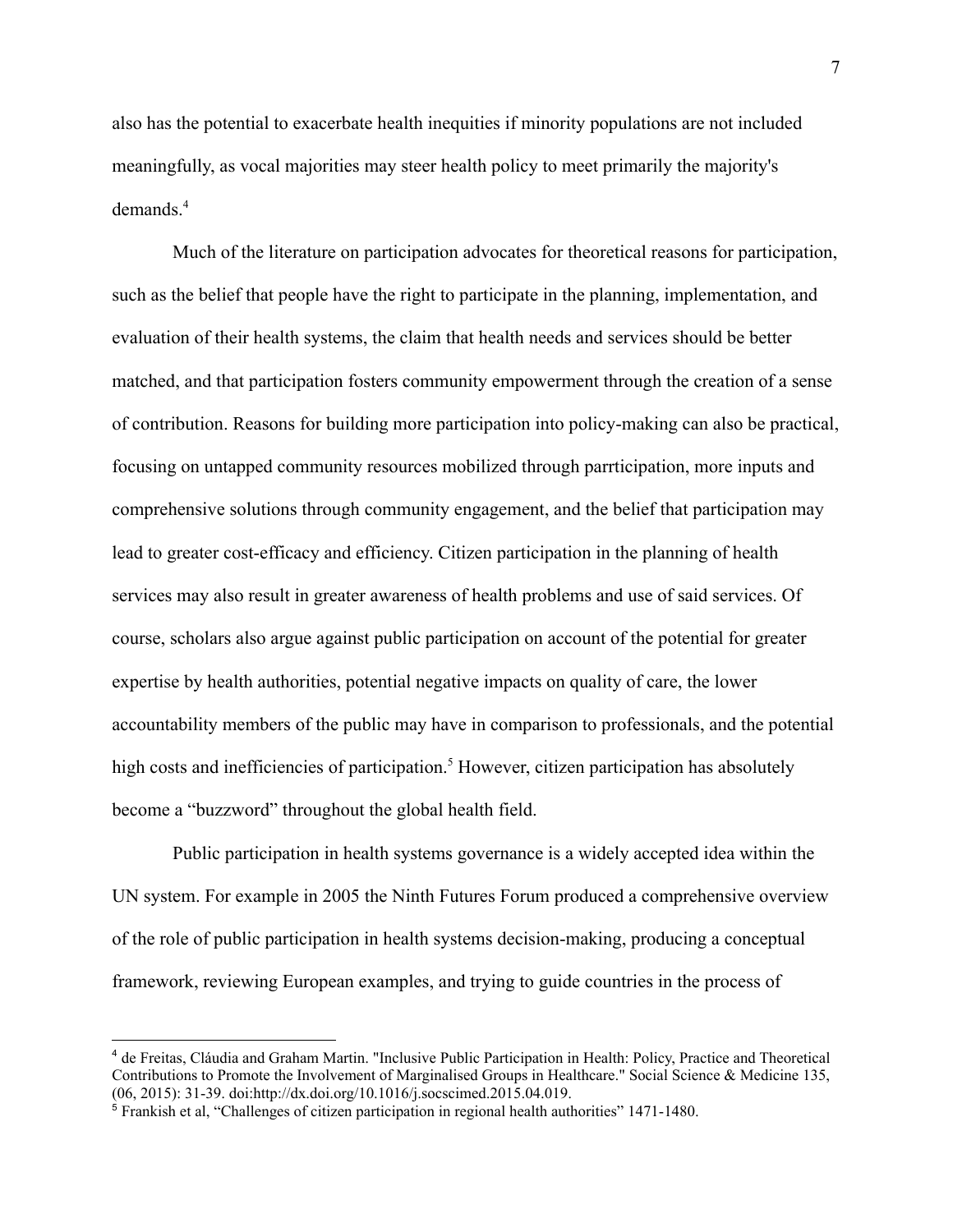building a participation-based policy-making healthcare system. The World Health Organization advocates for participation as "a goal in its own right" and "a main requirement of policy-making."<sup>6</sup> Despite the wide acceptance of public participation as fundamental to policy-making, PWUD are often under-represented in deliberations surrounding their health and health services.

#### **The key role of PWUD in harm reduction**

Across much of the world, PWUD are systemically stigmatized and treated, in one way or another, as a form of social ill. However, within the field of harm reduction, scholars and stakeholders have long accepted that PWUD are the most important potential health-promoters within communities of PWUD. PWUD were involved in the initial development and delivery of harm reduction strategies now considered essential to any effective health promotion for PWUD. In high income countries, peer-organizing has had a positive impact on service reach, accessibility, and quality. In low and middle income countries, peer involvement in harm reduction services has resulted in reduced HIV incidence and prevalence, greater service access, acceptability and quality, altered risk behaviors and reduced stigma and discrimination.<sup>7</sup> Highly effective life-saving harm reduction strategies, such as peer-administered naloxone, "treat the social contexts of drug use as crucial resources for intervention."<sup>8</sup> Thus it is important to acknowledge that the participation of PWUD in their own health and the health of their communities is an essential tool for effective health promotion. Finally, if PWUD are essential to

<sup>7</sup> Chang, Judy, Shaun Shelly, Machteld Busz, Claudia Stoicescu, Rachman Iryawan Arif, Dinara Madybaeva, Yuri de Boer, and Andy Guise. "Peer Driven Or Driven Peers? A Rapid Review of Peer Involvement of People Who use Drugs in HIV and Harm Reduction Services in Low- and Middle-Income Countries." Harm Reduction Journal 18, (2021): 1-13. doi:http://dx.doi.org/10.1186/s12954-021-00461-z. <sup>6</sup> Jakubowski, Elke, Graham Lister, Regina Skavron, and World Health Organization. "Ninth Futures Forum on health systems governance and public participation: Amsterdam, The Netherlands, 10-11 October 2005." (2006).

<sup>&</sup>lt;sup>8</sup> Faulkner-Gurstein, Rachel. (2017). The social logic of naloxone: Peer administration, harm reduction, and the transformation of social policy. Social Science & Medicine. 180. 10.1016/j.socscimed.2017.03.013.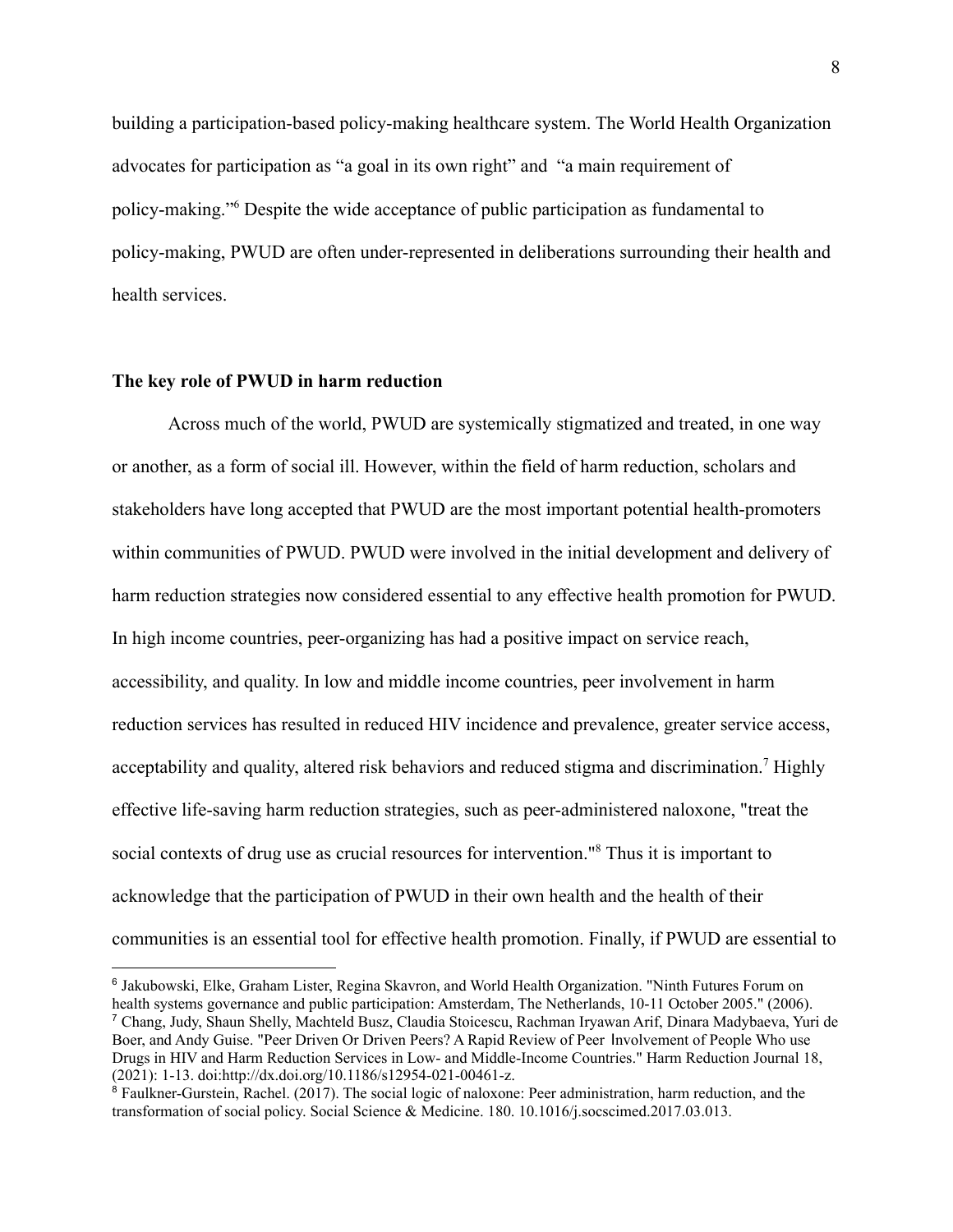the organization of their own health and health promotion, it becomes logically inconsistant that PWUD are not systematically included in the development of those health systems at every level.

#### **Community Organizing by PWUD**

Organizations of PWUD have existed for decades. In the 1970's the "Junkie Bond" was developed in the Netherlands to lobby about treatment and misrepresentation of PWUD. In 1973 the Committee of Concerned Methadone Patients and Friends Inc. was formed in the United States to advocate for people in drug treatment programs. Since the HIV/AIDS epidemic, PWUD formed organizations in many countries, and such organizations have existed on every continent since 2008.<sup>9</sup> In 2012, most organizations of PWUD, in this case limited to organizations led by and advocating for users of "hard" drugs, and not including organizations of cannabis-users or people who used to use drugs, were located in Europe, although such organizations were present in at least forty countries throughout the world. These organizations advocate not only for health care and information but also for the rights of PWUD, seeking objectives such as decriminalization.They include local, national, and international organizations. Organizations of PWUD offer many opportunities, but also face challenges. One major challenge to the ability of these organizations to participate in drug policy is that they are often not considered "legitimate actors" in the policy space, due to the frequently illicit nature of drug production, sale, and use, as well as the reality of social stigma. PWUD are often not looked at as experts in the policy field. Organizations led by PWUD can also be vulnerable and unstable on account of the limited number of potential members, the limited personal resources available to many PWUD which reduce their capacity to perform institutional work, and the fact that PWUD often undergo

<sup>9</sup> Jürgens, Ralf Erich. "Nothing about Us without Us": Greater, Meaningful Involvement of People Who Use Illegal Drugs: A Public Health, Ethical, and Human Rights Imperative. Toronto, Ontario, Canada: Canadian HIV/AIDS Legal Network, 2008.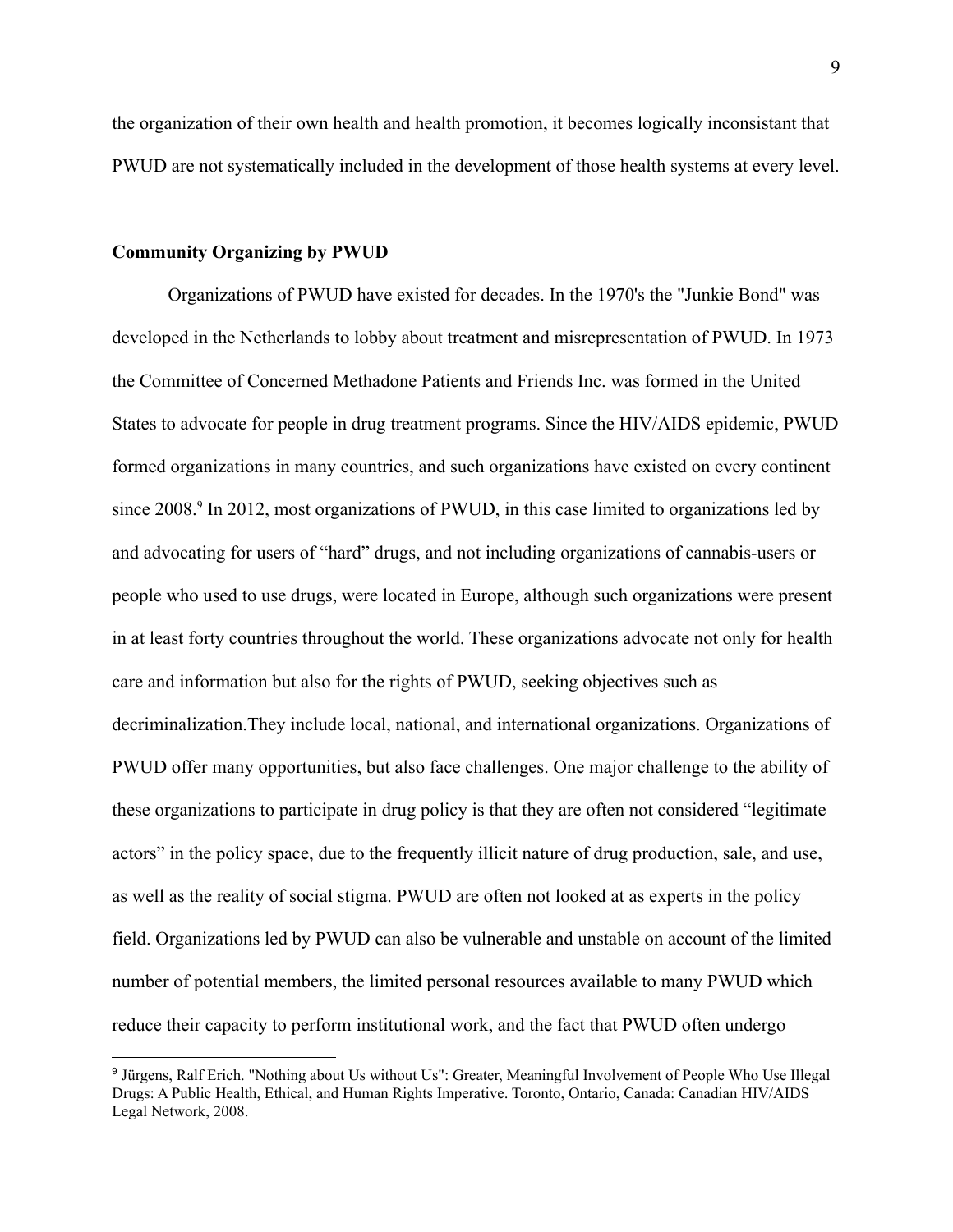periods of incarceration. That being said, some organizations, such as the Danish Drug Users' Union, have survived the worst of these challenges, continuing to operate through their president's two year imprisonment. Organizations of PWUD need resources to be stable, and may achieve this through ties to other social services or NGO's, or even the receipt of public funding.<sup>10</sup> One organization of PWUD important to this research due to their UN-level advocacy is the International Network of People Who Use Drugs and associated regional networks including the Eurasion Network of People who Use Drugs, the European Network of People who Use Drugs, the Latin American Network of People who Use Drugs, the Middle East and North African Network of People who Use Drugs, the Network of Asian People who Use Drugs, and the International Network of Women who Use Drugs.

#### **INPUD and associated networks**

The International Network of People Who Use Drugs (INPUD) was established through the Vancouver Declaration in 2006. The Vancouver Declaration, established at the International Harm Reduction Conference in April of 2006, sets out demands and promotes the establishment of an international network of activists who use drugs. The declaration highlights the history of marginalization and discrimination against people who use drugs and promotes the right to self-representation and empowerment. The organization now known as INPUD was tasked with promoting a better understanding of the experience of people who use drugs, advocating for universal access to harm reduction tools, promoting PWUD's rights to educate peers and fellow citizens, establishing a right to evidence-based information about drugs, supporting other established networks of people living with HIV/AIDS, Hepatitis, and harm reduction groups, and

<sup>10</sup>Frank, Anker, J., & Tammi, T. (2012). Drug User Organizations in the Nordic Countries-Local, National, and International Dimensions." Substance Use & Misuse, 47(5), 462–473. https://doi.org/10.3109/10826084.2012.644095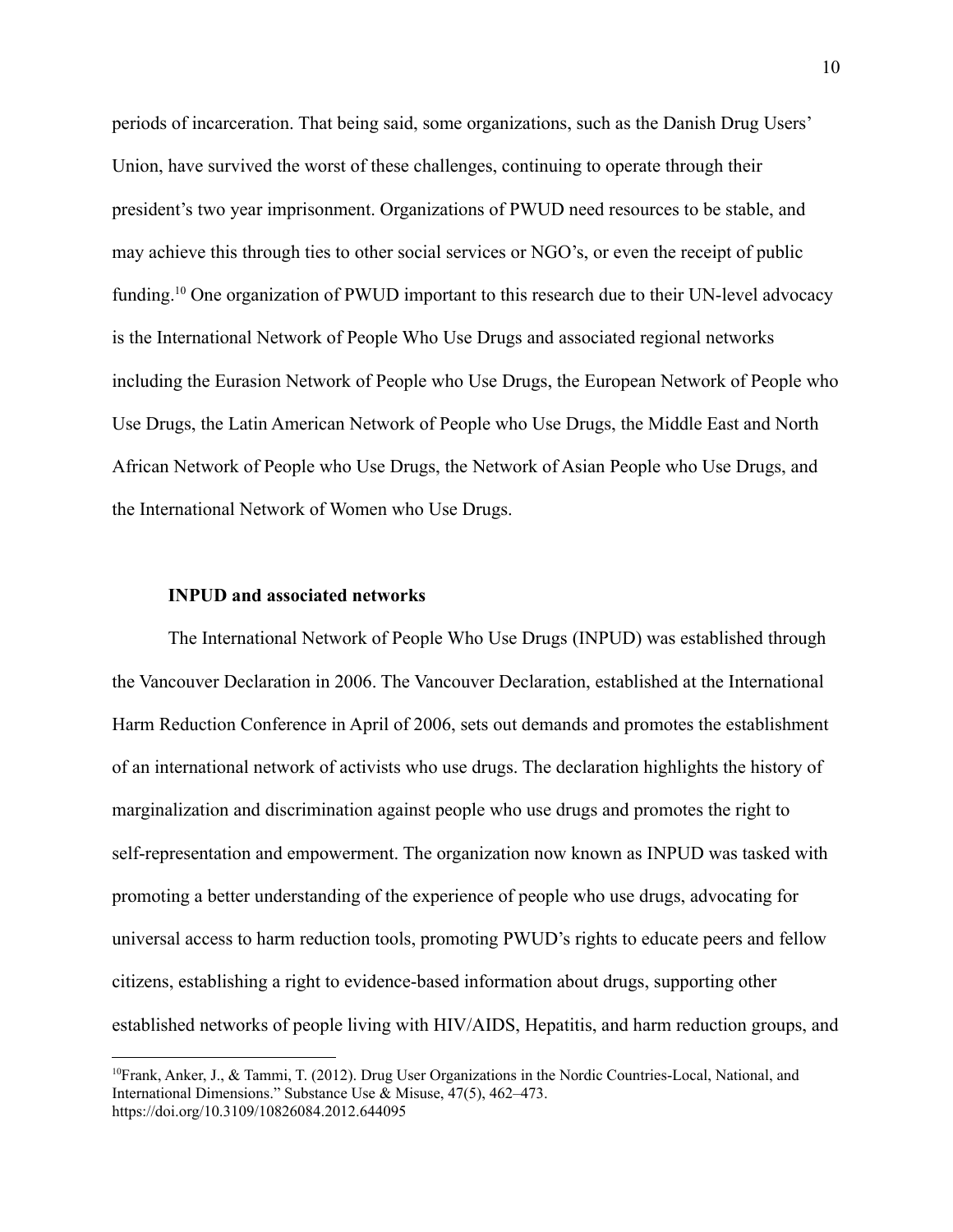challenging "the national legislation and international conventions that currently disable most of us (PWUD) from living safe, secure and healthy lives."<sup>11</sup> INPUD was seen as a path to liberation through the active involvement of PWUD. INPUD considers itself "a global peer-based organization that seeks to promote the health and defend the rights of people who use drugs."<sup>12</sup> Regional networks, and the International Network of Women Who Use Drugs are members of the INPUD which focus on regional issues and contribute to INPUD's international advocacy. In INPUD's Strategic Plan from 2021-2024, one of their four strategic directions is advocacy and campaigning at a global, regional, and national level.<sup>13</sup> INPUD represents people who use drugs at the UN and with international development agencies, such as the Global Fund.<sup>14</sup>

#### **Participation of PWUD at the UN**

UN agencies have acknowledged the importance of participation by people who use drugs in the creation of policy. In the Outcome Document from the 2016 United Nations General Assembly Special Session, they "note that affected populations and representatives of civil society entities, where appropriate, should be enabled to play a participatory role in the formulation, implementation, and the providing of relevant scientific evidence in support of, as appropriate, the evaluation of drug control policies and programs."<sup>15</sup> The UN Chief Executives Board in 2019 committed to "promote the active involvement and participation of civil society and local communities, including people who use drugs" in their activities as well.<sup>16</sup> However.

<sup>&</sup>lt;sup>11</sup> The International Activists Who Use Drugs. "The Vancouver Declaration." April 30, 2006. https://www.inpud.net/en/vancouver-declaration.

<sup>13</sup> Baer, James. "Strategic Plan 2021-2024," INPUD Secretariat. April 2021. <sup>12</sup> INPUD. "Our Aims." INPUD. Accessed December 10, 2021. https://www.inpud.net/en/our-aims.

https://www.inpud.net/sites/default/files/INPUD%20Strategic%20Plan%202021-2024.pdf

<sup>16</sup> UN 2019. UN, Chief Executives Board for Coordination - Summary of Deliberations [Press release] <sup>15</sup> UN 2016. UN, Outcome Document of the 2016 United Nations General Assembly Special Session on the World Drug Problem New York, 19-21 April 2016: Our joint commitment to effectively addressing and countering the world drug problem (2016) http://www.unodc.org/documents/postungass2016//outcome/V1603301-E.pdf <sup>14</sup> INPUD. "What We Do." INPUD. Accessed December 10, 2021. https://www.inpud.net/en/what-we-do.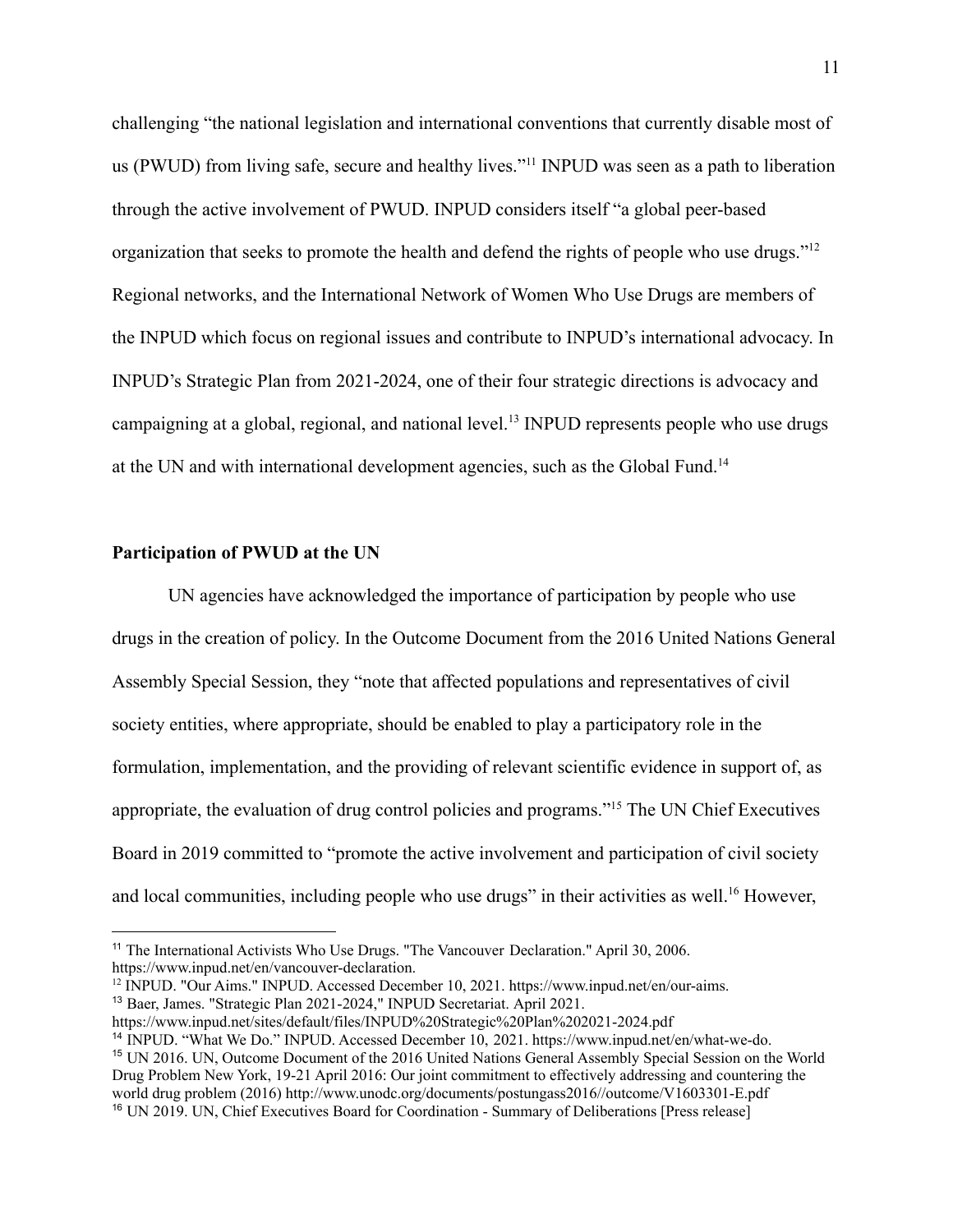the literature that actually exists on the participation of people who use drugs in UN policy-making has been largely mixed.

"Making legitimacy: Drug user representation in United Nations drug policy settings" critically examines how "drug user representation" has operated in the UN Commission on Narcotic Drugs (CND) over the last thirty years by critically examining nine policy processes between 1987 and 2019 in which there was evidence of drug user representation. Reviews of formal and informal documentation, interviews, and records of what was said led researchers to conclude that UN processes delimit the role of people who use drugs through the mechanisms for representation and types of spaces made available. In terms of mechanisms, representatives can only participate in UN/CND meetings as members of state delegations or via NGOs with UN Economic and Social Council (ECOSOC) Consultative Status. ECOSOC consultative status can constrain drug user representation because NGO's need "official government recognition" to gain this status, and peer-based drug user organizations often cannot obtain this status due to the criminalization of drug use. Often, representatives of peer-led drug user networks enter under the banner of other NGO's, but this obscures the knowledge and expertise of PWUD and the role they play, while also subjecting them to some degree of control by other NGO's. Throughout the nine processes analized, four individuals identified as representing PWUD were part of UN member delegations. In addition, this paper highlights that representatives of PWUD are often only invited to speak at "side events," which also places limitations on the role of PWUD's expertise. Finally, this paper highlights that narratives that accept criminalization, stigmatization, and medicalization dominate much of UN discourse. PWUD are often asked only to offer "personal narratives" and are not considered policy experts. Researchers highlight "human rights

<sup>(2019)</sup> Retrieved from https://www.unsceb.org/CEBPublicFiles/CEB-2018-2-SoD.pdf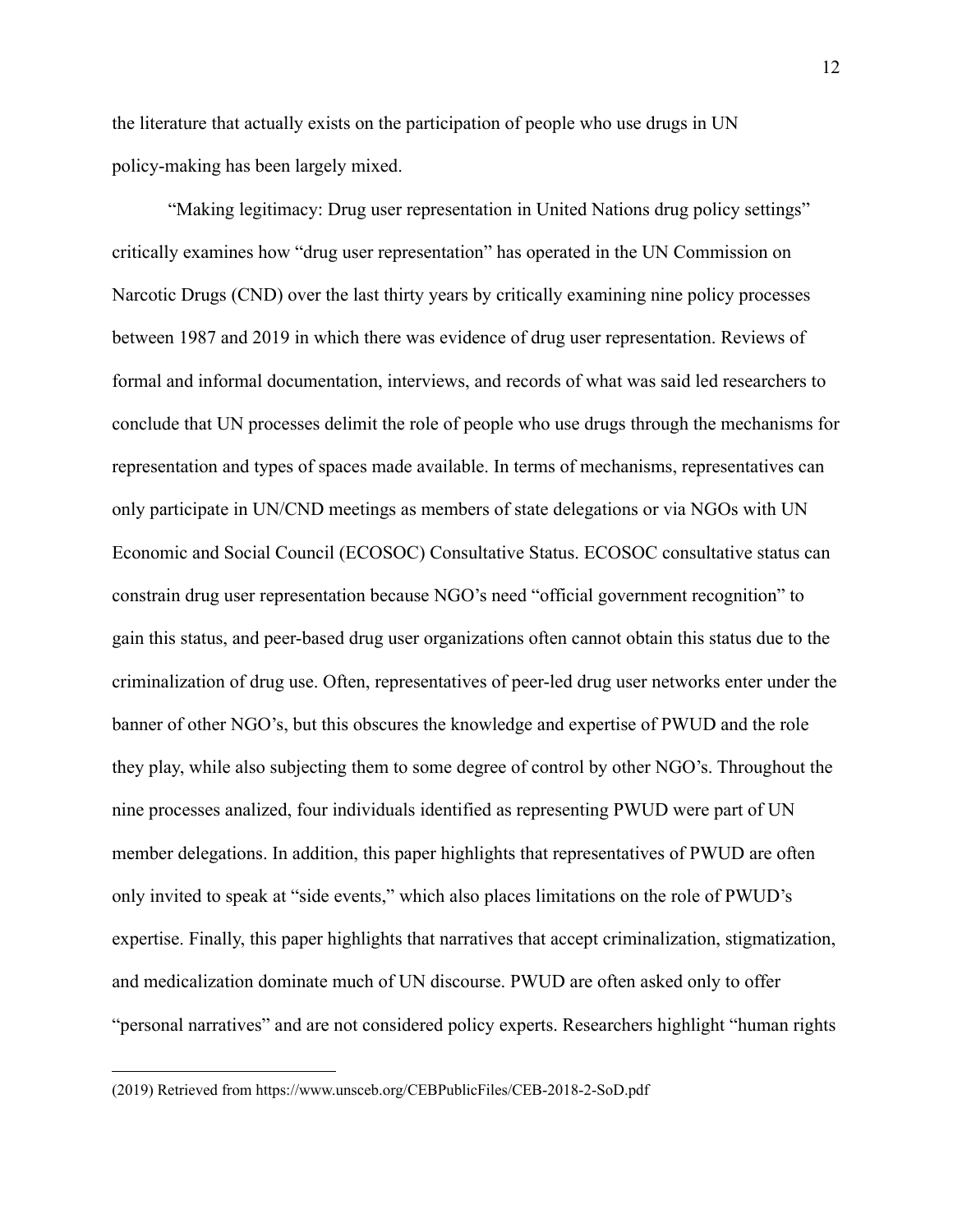discourses" as a way PWUD resist the dominant narratives and delegitimatization of the expertise of PWUD.<sup>17</sup> This paper accomplishes a comprehensive analysis of the participation of PWUD in this UN context and establishes a base for further research in this field. However it does not cover many aspects of the UN advocacy of PWUD, including how organizations of PWUD engage with various UN agencies "behind the scenes."

Due to the limitations of formal academic research, one must turn to the publications organizations of PWUD produce about their own work. While INPUD's descriptions of its own role in international policy may be prone to bias and self-promotion, they provide valuable information about INPUD's ongoing work. In January 2018, INPUD was asked to provide input into a draft of the 'International Standards on Drug Use Disorders' in its final stages. A case study published by INPUD highlights how INPUD found problems with statements in this draft and published an open letter which was signed by 188 civil society organizations, which resulted in the postponement of the release of the standards and an opportunity for an INPUD working group to contribute to a revision of the draft.<sup>18</sup> INPUD also engages with the Global Fund, providing technical assistance, receiving grants and advocating for rights-based approaches,<sup>19</sup> consults with UNAIDS, and publishes responses letters and responses designed to put pressure on UN bodies at various points in policy-making processes.<sup>20</sup>

<sup>19</sup> France, Ferris and Mick Matthews. "From Invisibility to Influence: The evolution of participation of people who use drugs in the Global Fund." INPUD Secretariat Unit. 2021. https://www.inpud.net/sites/default/files/INTL%20Treatment%20Standards%20Case%20Study.pdf

<sup>18</sup> Agliata, Jake. "Case Study: Drug User Advocates Mobilise around WHO/UNODC International Treatment Standards on Drug Use Disorders." INPUD Secretariat Unit, 26 April, 2021. <sup>17</sup> Madden, Annie, Kari Lancaster, Alison Ritter, and Carla Treloar. "Making Legitimacy: Drug User Representation in United Nations Drug Policy Settings." The International journal of drug policy 87 (2021): 103014–103014.

<sup>&</sup>lt;sup>20</sup> INPUD "Joint Response to the UNAIDS Strategy Team on the Global AIDS Strategy 2021-2026." https://www.inpud.net/en/joint-response-unaids-strategy-tream-global-aids-strategy-2021-2026 https://www.inpud.net/sites/default/files/From%20Invisibility%20to%20Influence\_v3%20%281%29.pdf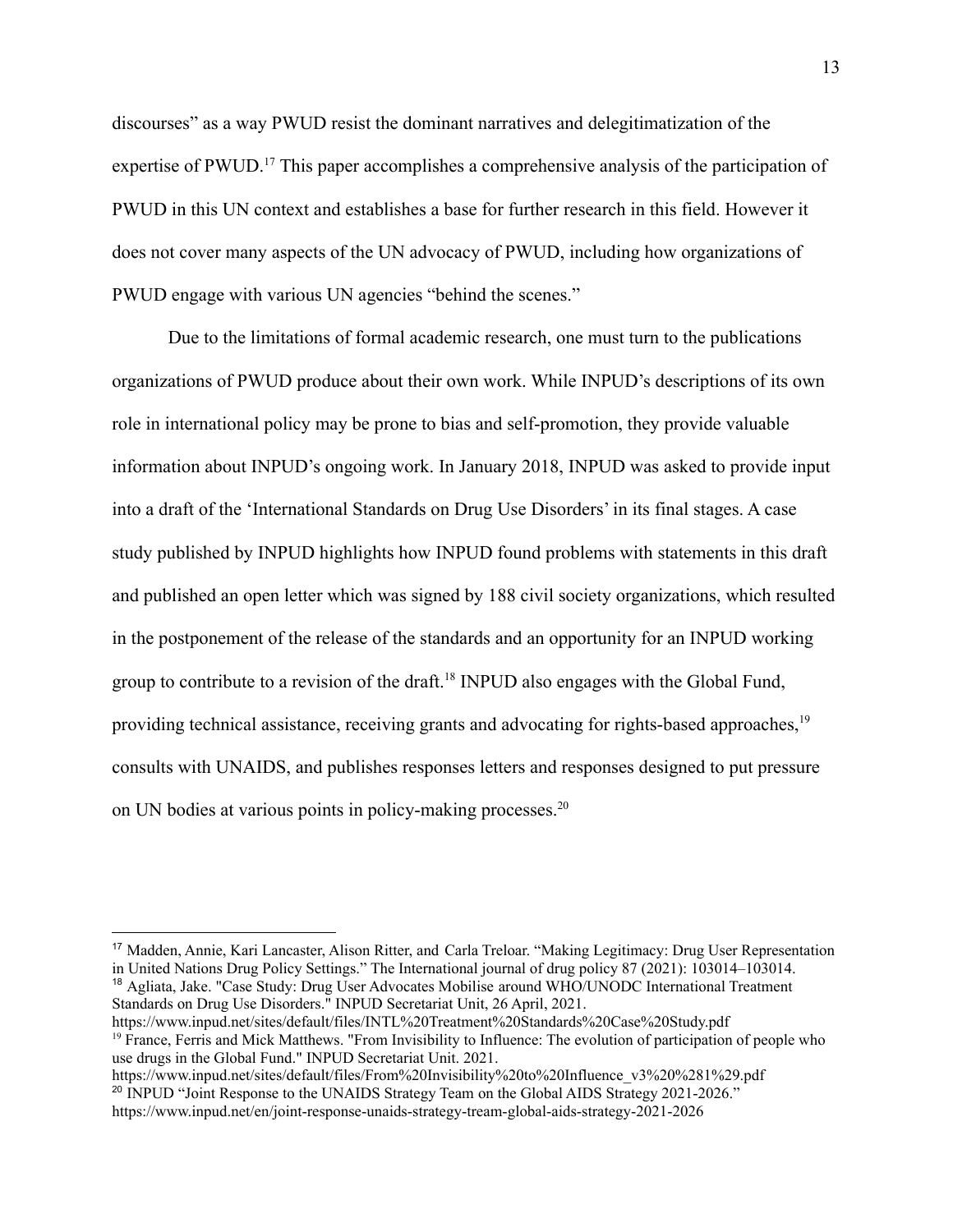#### **Results and Analysis**

#### **Getting "a foot in the door" - Challenges to accessing UN spaces**

One common theme throughout research interviews is that access to opportunities for participation is a complicated process for any civil society organization, but especially for groups composed of PWUD.

First, there are a set of challenges described in the interviews which make it difficult for organizations led by PWUD to flourish and reach the point at which they may be invited to the UN. Judy Chang, executive director of INPUD, highlighted that, while INPUD started in 2006 it took an additional ten years for the organization to reach a point at which it managed its own finances, largely due to the legal complications of being an international drug user-led network in a world where many nations continue to criminalize many aspects of drug production and use. In fact, because "drugs" is featured prominently in the name of the organization, INPUD has yet to open an official bank account.

Finances are also a serious challenge for organizations of PWUD, as proposed in previous research on organizations of PWUD in Nordic countries.<sup>21</sup> Both Judy Chang of INPUD and Frank Crichlow, President of the board of the Canadian Association of People Who Use Drugs (CAPUD) and Chair of the Toronto Drug Users Union, lamented the fact that the amount of work they want to do outstrips significantly the funding that they have. Crichlow highlighted how CAPUD is the biggest organization of PWUD in Canada, and they are involved in almost every other organization and are looked at as the "main" drug users group, but they don't always have the funding to allow them to serve the role which has been laid out for CAPUD. In addition, Judy Chang highlighted that receiving government funding altered and focused the way that

<sup>&</sup>lt;sup>21</sup> Frank, Anker, J., & Tammi, T. (2012). "Drug User Organizations in the Nordic Countries-Local, National, and International Dimensions." 462–473.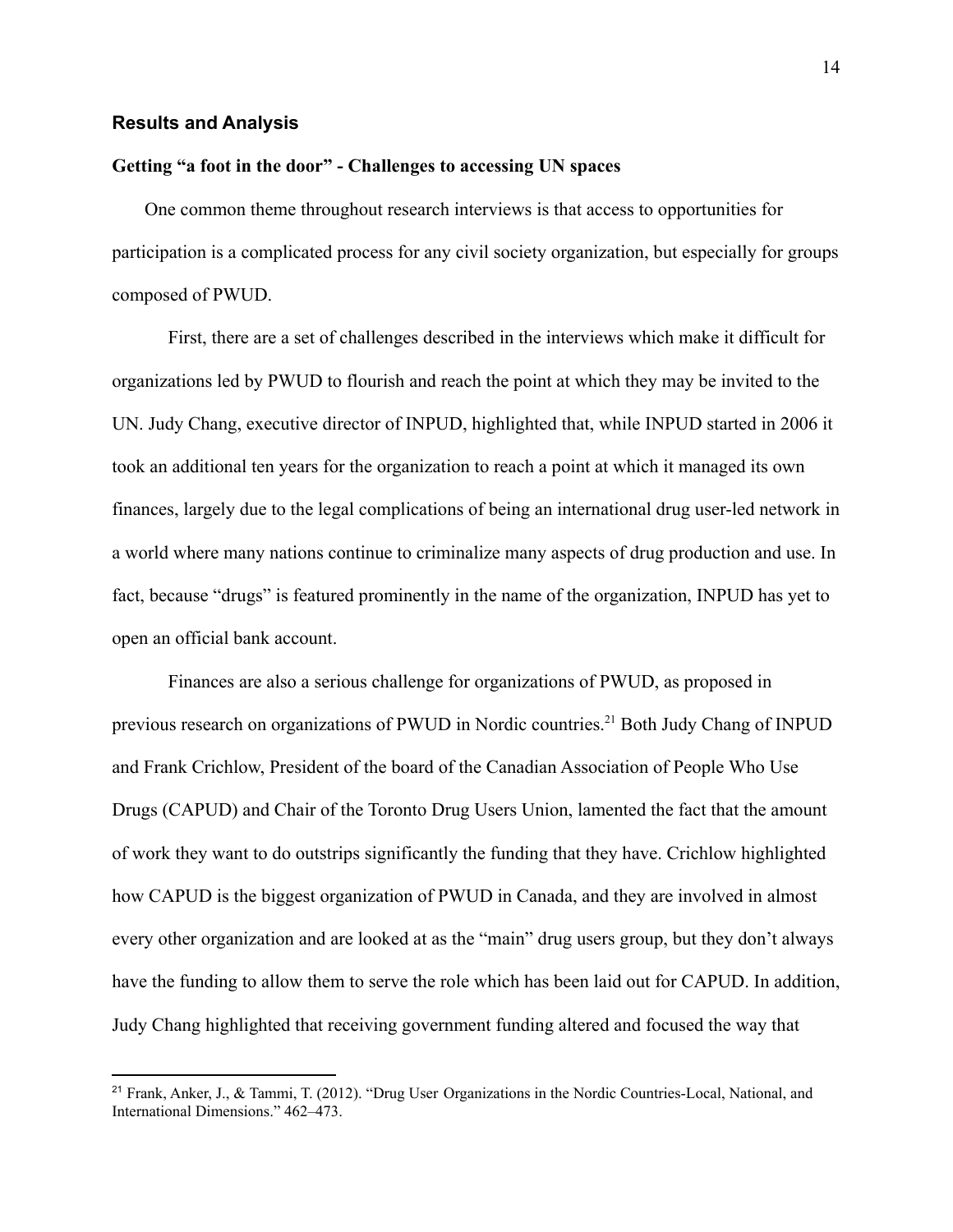INPUD operates, while Frank Crichlow pointed to the funding that CAPUD receives from the Canadian Ministry of Health as key to the organization's operation: in fact, CAPUD consults regularly with Health Canada.

In addition to the large-scale challenges associated with being an organization led by people who use drugs in the international arena, there are many barriers to participation created by the UN itself and accepted, generally, as "the way things are." Judy Chang described the processes of accessing UN spaces as "lengthy" and "bureaucratic." Some of INPUD's active work is in trying to understand these miscellaneous processes and determine which of them are the most valuable. In other words, INPUD actively works to understand which bureaucratic barriers to participation are worth understanding and overcoming, especially because INPUD is comparatively underresourced as a global NGO.

One bureaucratic process which blocks the meaningful participation of PWUD in events by the Commission on Narcotic Drugs, a process already examined in the literature, $22$  is ECOSOC status. ECOSOC Consultative status is required to be one of the civil society groups consulting in this key UN space, but according to Judy Chang "There isn't one drug-user led network that has been accepted and accredited." Applications for ECOSOC Consultative status are only open every two years, and the review time is typically one year. Chang speculates that INPUD's ECOSOC application is being blocked by the Russian government. Their application has been held as they receive questions Chang considers "arbitrary" from ECOSOC and suffer long reponse times. "We are seeing a lot of pushback against organizations working on human rights and any organizations with drugs in the name," Chang claimed, "especially those led by

<sup>&</sup>lt;sup>22</sup> Madden, Annie et al. "Making Legitimacy: Drug User Representation in United Nations Drug Policy Settings."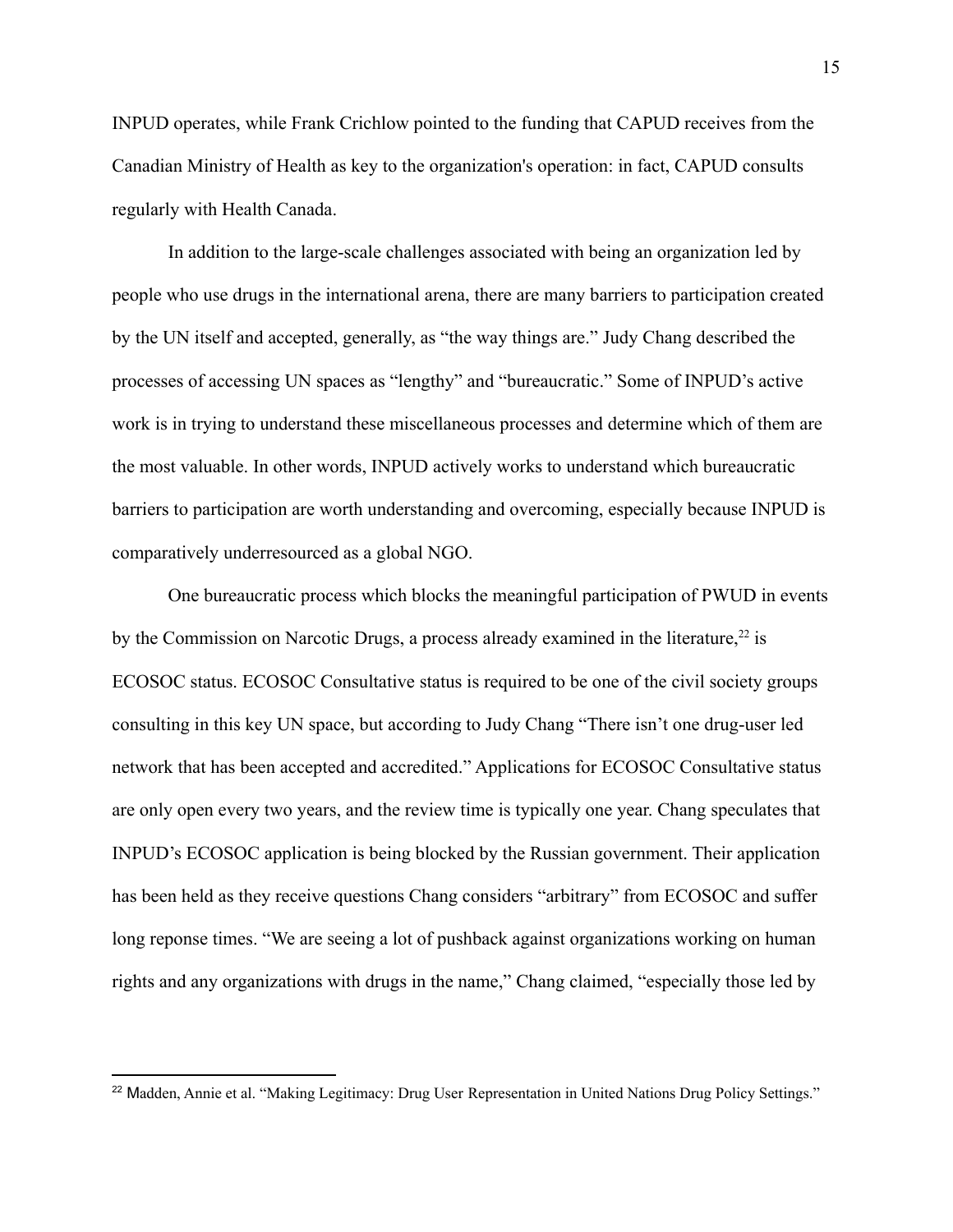people who use drugs." In the case of ECOSOC, a seemingly neutral regulatory body ultimately forms a major stumbling block on the path to full participation of PWUD.

The Vienna NGO Committee on drugs represents an opportunity and a challenge for organizations of PWUD as well. INPUD is a member of the Vienna NGO Committee on drugs, a committee designed to facilitate civil society's involvement with Vienna-based UN offices including the Commission on Narcotic Drugs, the United Nations Office on Drugs and Crime, and the International Narcotics Control Board. While their website highlights the Vienna Committee's role as it aims to "promote collaboration," "enhance communication," and "ensure balanced representation,"<sup>23</sup> Chang highlighted that they also play a role as gatekeepers. The Vienna Committee has control over which organizations are included at CND events and how, and the Vienna Committee is responsible for connecting civil society organizations with UN agencies generally. In a global culture that stigmatizes, discriminates against, and generally devalues PWUD, at an organization immersed in dominant discourses of medicalization and criminalization, it is not hard to imagine that organizations led by PWUD may have difficulty passing through the gate the Vienna Committee keeps.

Often, as a work-around to the challenges of ECOSOC status, organizations of PWUD may participate in side events under the banner of other organizations. As an anonymous representative of a youth organization stated, getting access to CND is "not that hard." ECOSOC members can organize and submit side events, and they are permitted "10 passes each, so even non-ecosoc members can attend the CND on an ECOSOC members pass." This, however, can come with a set of challenges to full participation. First, organizations led by PWUD are somewhat "at the mercy" of other civil society organizations. Second, even if organizations led

<sup>&</sup>lt;sup>23</sup> "VNGOC Board." Vienna NGO Committee on Narcotic Drugs. Accessed December 15, 2021. https://vngoc.org/about-the-vngoc/officers-of-the-vngoc/.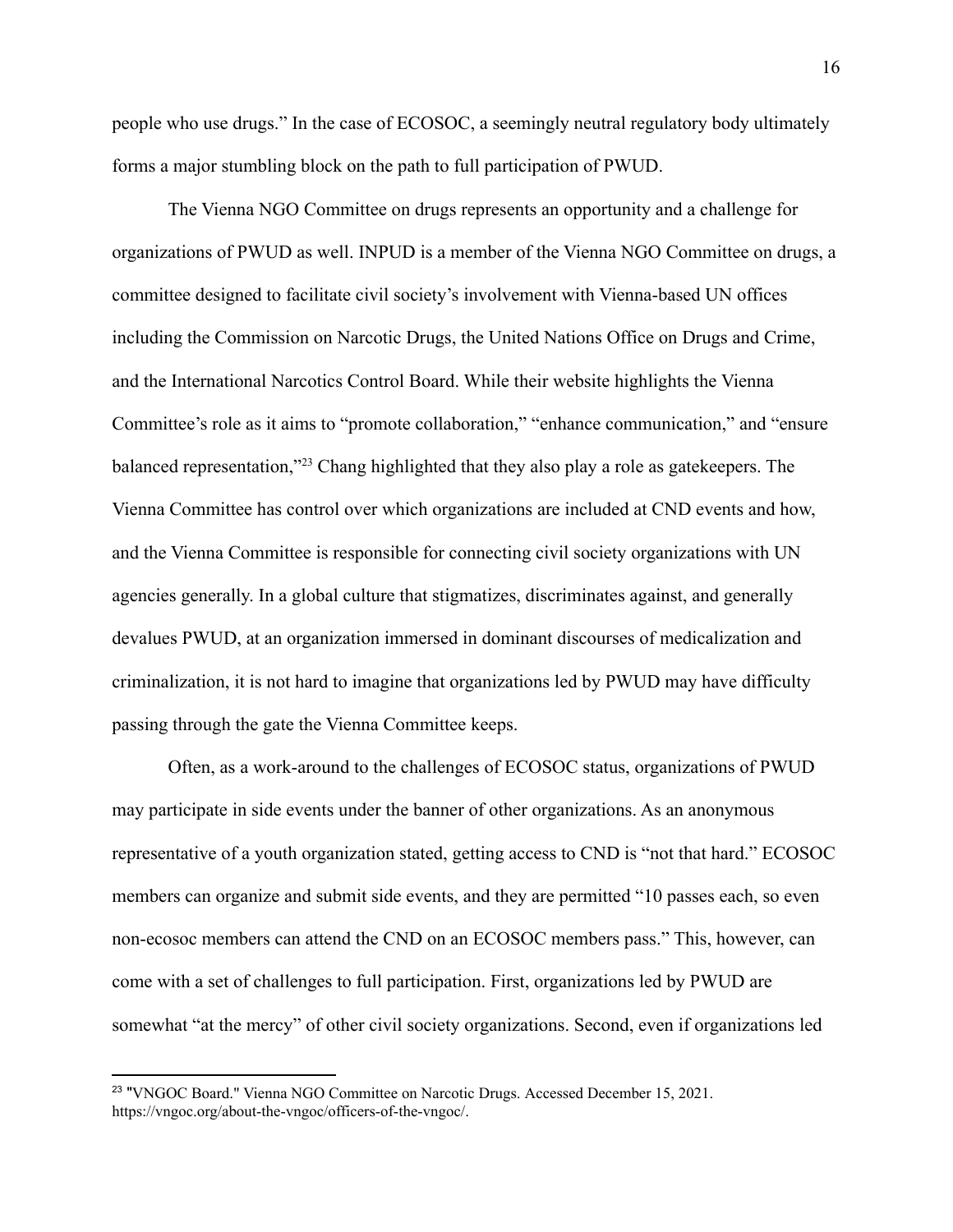by PWUD get the chance to contribute their knowledge, this knowledge is obscured, and PWUD do not get credited for their expertise. Third, Judy Chang highlighted that PWUD are often considered sources of "personal narrative" and not allowed or encouraged to contribute policy expertise. "Many people won't value our voices," Chang stated, "and then people who say they do just want you to give personal testimony. They want to organize and brand their events and then pull in a token PWUD to share their 'life story.'" INPUD wants PWUD recognized as policy experts. While Crichlow highlighted "lived and living experience," experience that he says comes at a "high cost," as the key reason that the knowledges of PWUD are necessary and must be promoted, both Chang and Crichlow emphasized that PWUD need to be involved in all aspects of policy-making, and should not be framed as tokenized story-tellers, used to emphasize another NGO's mission. At present, organizations of PWUD are often subject to the will of organizations not explicitly led by PWUD at the CND.

#### **How organizations led by PWUD participate**

Through national and international organizing, organizations of PWUD have gained access to a number of UN agencies, and engage in participation and advocacy at multiple levels. Because "Making Legitimacy" already covers the nature of the "side events" and does extensive analysis of the participation of PWUD at CND conferences, this research will focus much of its attention elsewhere. Analysis of interviews revealed that organizations of PWUD have a greater ability to participate in certain UN bodies, subcomittees, and aspects of work than in others, a subject worthy of review. In addition, this research will focus on three case studies of participation –– CAPUD's involvement in the Canadian delegation to the CND, the development of the International Standards for the Treatment of Drug Use Disorders, and the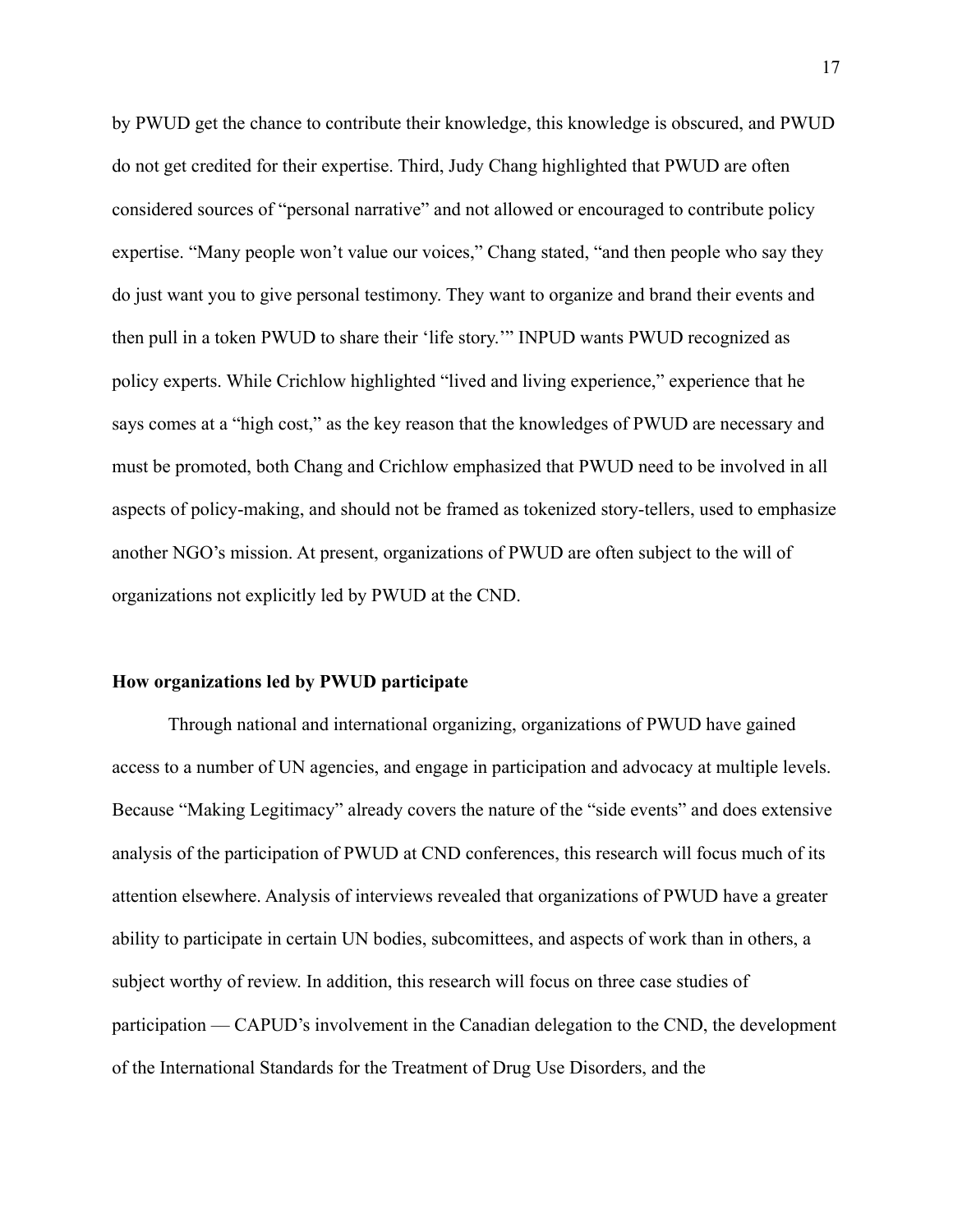not-yet-published World Health Organization Consolidated Guidelines on HIV, Hepatitis and STIs services.

#### **Comparative Spaces**

The executive director of INPUD had a lot to say about which spaces INPUD is welcomed to participate in meaningfully and which spaces they still struggle to access. One of the key factors that Judy Chang highlighted is that, across the board, INPUD is much more likely to be invited to consult with teams focused on HIV/AIDS than they are to be involved in other areas of the UN's drug policy. She credited this fact to the long history of human rights-based HIV/AIDS activism stretching back to the 1970's. Activists who fought to end stigma and discrimination, improve treatment, increase international attention and funding, and generally defend the rights of people living with HIV/AIDS and members of vulnerable populations also opened out spaces for members of vulnerable populations to participate in policy-making. This history may make those who work in and study HIV more likely to engage with people who use drugs, as people who inject drugs have long been one of the key populations, and the spaces where work is done often have long-established collaborations with community organizing by PWUD. In fact HIV/AIDS scholarship and harm reduction scholarship are and always have been closely linked. Thus INPUD engages in close collaboration and consultation with UN staff working in HIV. INPUD is a member of the strategic advisory group to the UN on HIV and drug use. INPUD operates as a key advisor to the Global Fund and receives grants from the Fund. INPUD also engages in ongoing collaboration with UNAIDS. Other than, essentially, showing up and doing side events at annual CND meetings, INPUD gains access to UN spaces not strictly focused on HIV and meets with other colleagues primarily because the organization is "brought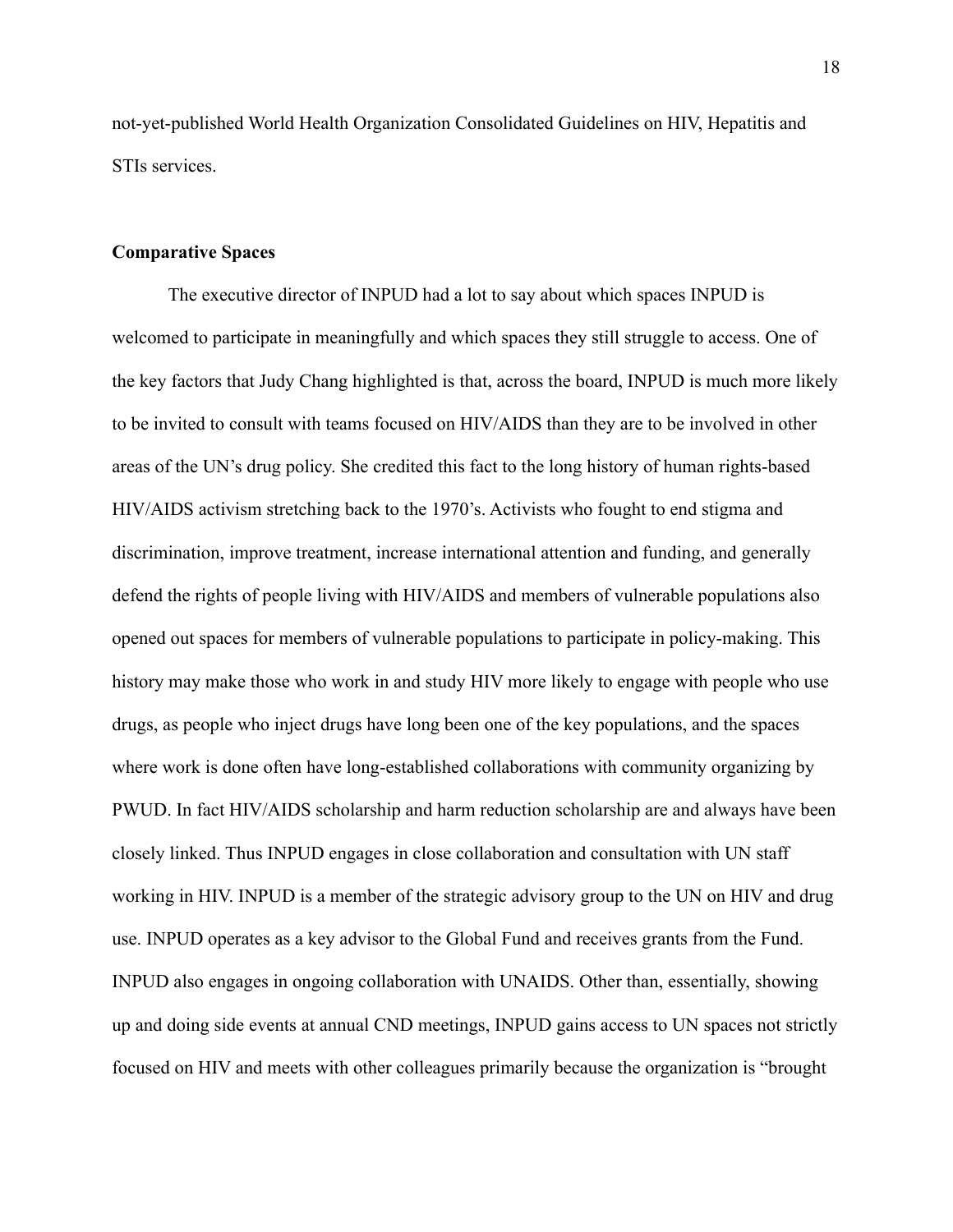in" by HIV/AIDS-connected staff. The fundamental problem with accessing some spaces, like the UN Office of Drugs and Crime, is that compared to health spaces, these UN bodies take an inherently punitive approach to drugs and drug use, as the name of this office clearly demonstrates. In these spaces, people are less likely to collaborate with PWUD or consider them to be experts.

In fact, a representative of a youth organization which participates in CND conferences described the CND, which functions as the governing body of the UNODC, as "the place where dreams go to die," with a "banality of evil" aspect to it. According to this representative, "any positive reform is fought over the terrain of minor language changes, and resolutions largely do not have huge impacts." They presented the 2020 attempt to reschedule cannabis which was blocked by Russia on the grounds that the CND was "too incompetent" to reschedule cannabis, despite the fact that CND scheduled many other drugs that year, as an example of this failure. While they acknowledge that there have been productive international discussions, that human rights are in the process of coming into focus, and that the "punitive consensus" of the CND has at last been broken, this representative remained pessimistic about the UN, and the CND specifically, ever operating as a space for true reform where the voices of PWUD are heard.

#### **The Canadian Delegation**

There is one notable exception to the general voicelessness of PWUD in these broad drug policy making spaces: as mentioned in "Making Legitimacy" PWUD can participate in CND conferences either through the organization of side events or as members of a national delegation. However, according to Frank Crichlow, only one country has chosen to include representatives of organizations of PWUD as members of their delegation –– his home country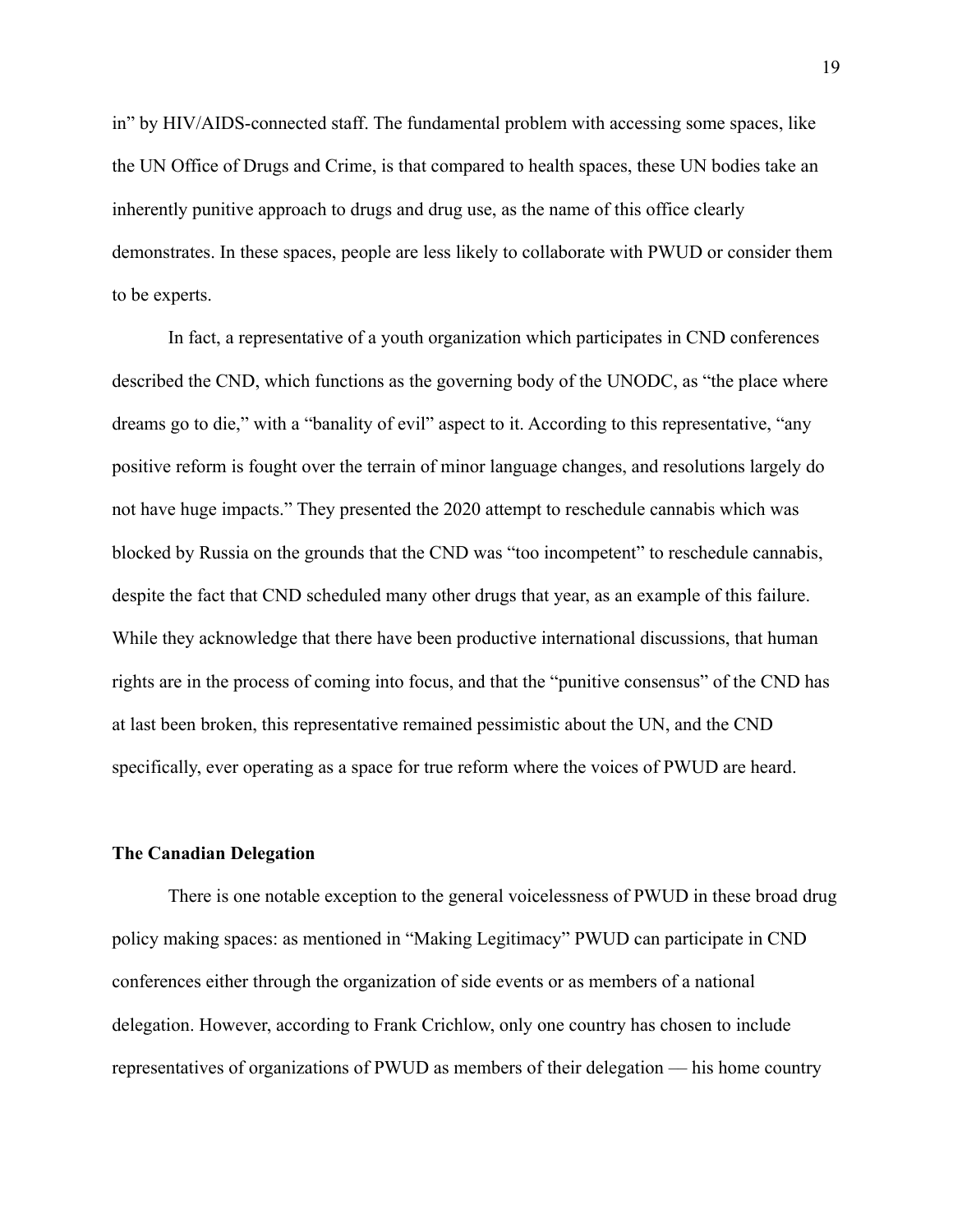of Canada. For multiple years, Canada brought the president and the executive director of CAPUD as members of the country's CND delegation. Crichlow's experience as a representative in the main hall of the CND delegation shows a unique way that PWUD have participated in UN policy and provides insights into the ongoing obstacles for ongoing meaningful participation.

The first year that Crichlow and the executive director of CAPUD had the opportunity to speak at the CND they advocated primarily for changes in the rules of the CND's operations and for the greater participation of PWUD in the CND space, aiming to create a voice. While there, Crichlow was invited to do a side table with the Minister of Health from Sweden. The Canadian and Swedish delegations sat together in private and Crichlow lended his knowledge about the experience of opening a supervised consumption site, primarily answering questions about his experience opening and operating such sites in Canada. The same year Crichlow met with the minister from Portugal to discuss Crichlow's views on the legalization of cannabis in Canada. Crichlow highlighted his opinions that all drugs should be legalized, not just this one, and pointed out the injustice of cannabis in Canada becoming a "money making business" for "the same people who were incarcerating" others for cannabis-related legal infractions, especially black people, indigenous people, and people of color, many of whom were still incarcerated or still had a legal record.

The following year Crichlow returned to the CND as a member of the Canadian delegation and presented on race, stigma and discrimination and the impacts thereof on the black community. He claimed the safe supply program in Canada was racist and designed to benefit white people and not BIPOC. This claim was based on the fact that the safe supply program was designed to protect people who inject drugs, a form of drug use more widely represented in white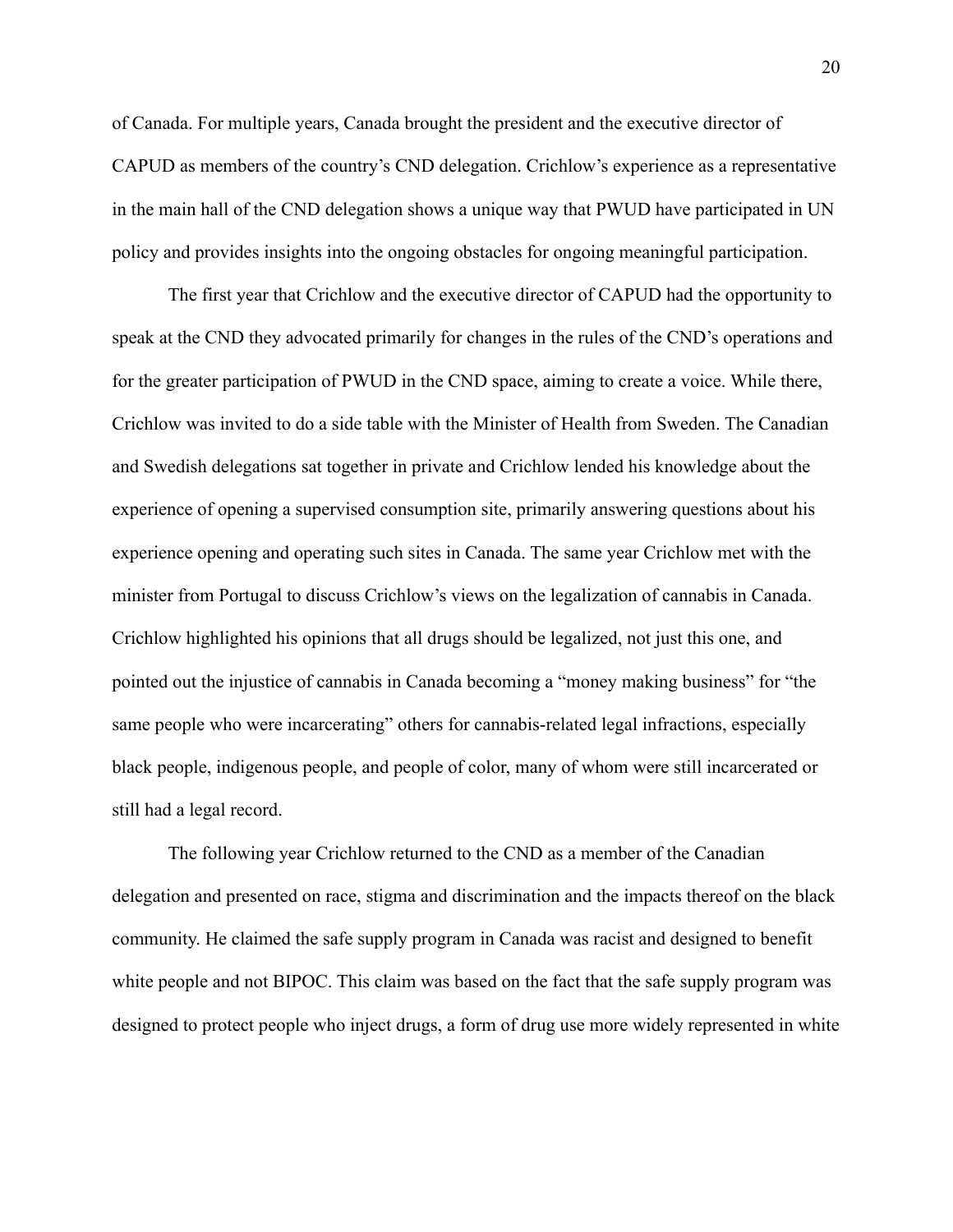populations, even as the program did nothing to protect people who smoke crack, a form of drug use more widely represented among BIPOC.

CAPUD's opportunity to present in the main hall at the CND and participate as a member of a country delegation is unique. Crichlow pointed out that in addition to Canada being on a path to drug decriminalization, providing needle exchanges without limitations, having 24/7 harm reduction services and delivery services, Canada is also the only nation to send PWUD, people with "living and lived experience" to the United Nations. An analysis of Crichlow's statments and forms of participation shows that PWUD can bring a unique and important combination of knowledges to UN policy fora. CAPUD participated both in private and public sessions and brought three broad categories of knowledge: expertise in service provision for PWUD, evidence-based policy recommendations, and policy perspective designed to emphasize the voices of marginalized populations and promote social justice. Crichlow's participation shows what role PWUD can and already do play when PWUD successfully access opportunity for participation.

Crichlow also made a number of observations when interviewed that highlight how far the CND still has to go to promote meaningful participation by PWUD. He emphasized that at the CND the CAPUD representatives only were two people with lived and living experience among thirty-two, the other thirty of whom were trained as doctors and psychiatrists. "Because they have the acronyms behind their names," Crichlow stated, "they believe they are better than us." He emphasized a need to have everyone "at the table," not just a token person who uses drugs: "I'm talking sex workers, LGBTQ people, black and indigenous and people of color. Everyone should be on the panel." In short, Crichlow highlighted two issues: the first is the minimal representation of people who use drugs in spaces designed to create policy pertaining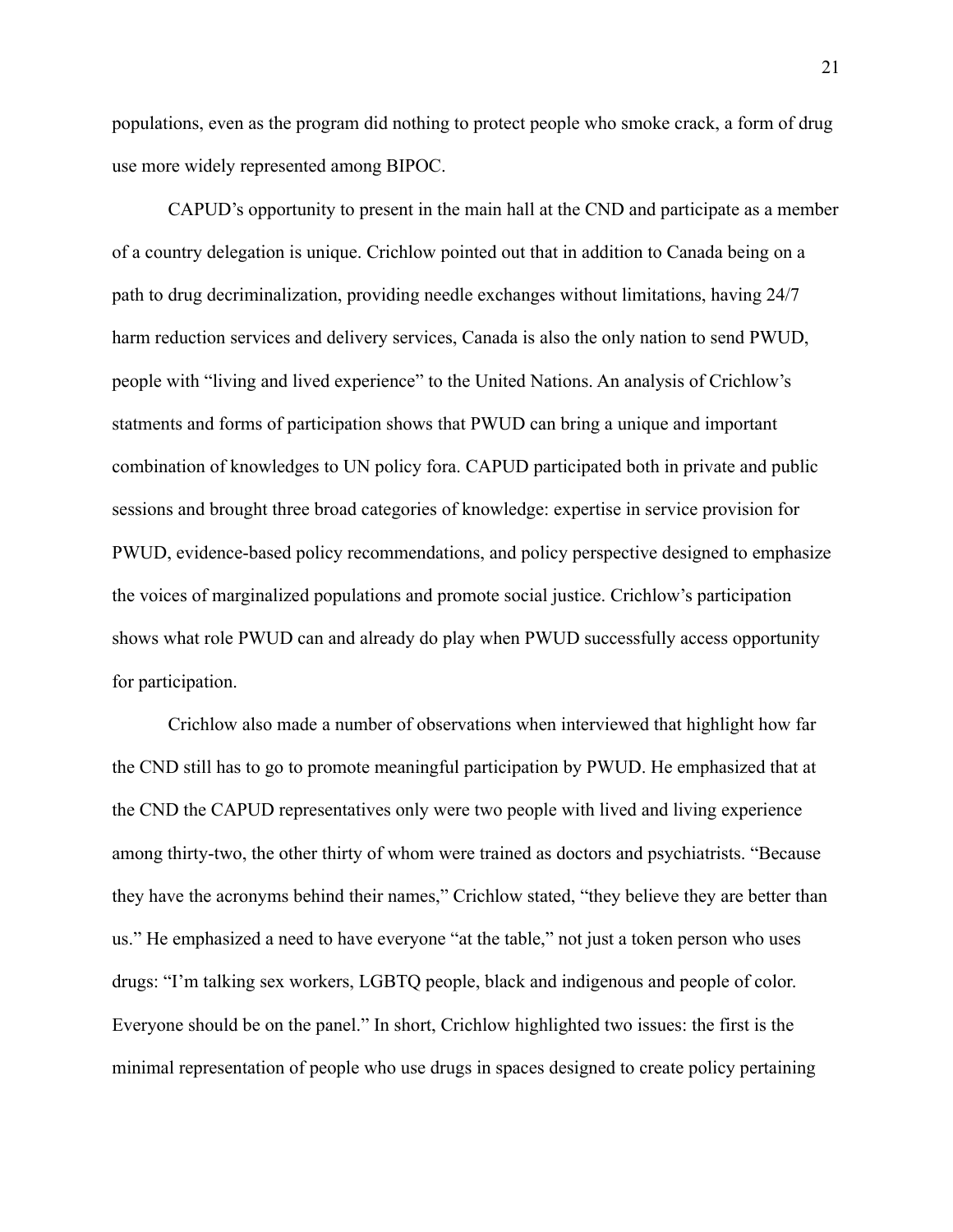largely to people who use drugs. This lack of representation is both undemocratic and impractical, because it denies PWUD ownership over the policy that affects them and cuts out one of the best sources for knowledge and experience available. Crichlow pointed out that one person isn't enough, nor is two, because there are a variety of experiences, all of which need to be captured and understood. The second is the delegitimization of the knowledge of PWUD and cultural understandings of expertise. While representatives of CAPUD were present, Crichlow didn't necessarily feel like he was being regarded as an expert in a room full of academics and doctors. "However much you're paying for your school," Crichlow told me, "my expertise cost me more —– drugs are expensive." This differential way of valuing certain forms of knowledge is present in and out of the UN, and its construction delimits the role of PWUD in policy-making.

#### **The International Treatment Standards**

Close to what was meant to be its final stage, the WHO/UNODC International Standards for the Treatment of Drug Use Disorders came across the desk of the Executive Director of the International Network of People Who Use Drugs. Typically when INPUD consults on UN documents, they are commissioned and participate in the review process at all stages. This was not the case when it came to the International Treatment Standards, which were approaching field testing stages. Chang described what she found in the document as "very awful." Chang's primary issue with the Treatment Standards at that stage was that it leaned very heavily on the "brain disease model" of addiction, a model deemed by INPUD to be stigmatizing and pathologizing. In addition, INPUD objected to the lack of meaningful inclusion of PWUD in the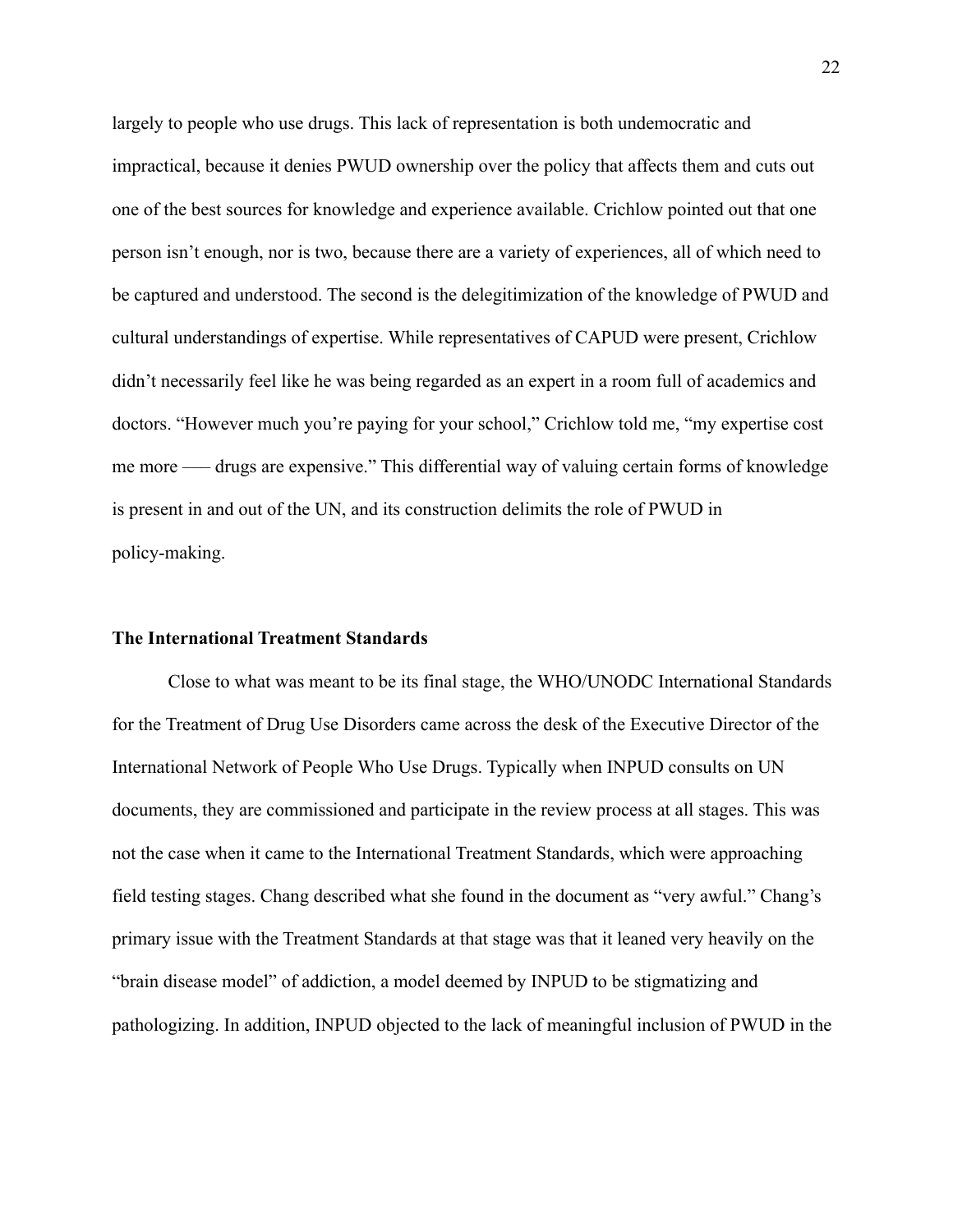development of The Standards and the failure of the Standards to mention harm reduction and other important health measures for PWUD.<sup>24</sup>

INPUD responded in two ways simultaneously: they submitted ten pages of line-by-line input on the document as written and published an open letter which detailed three main objections to The Standards. The open letter was signed by 188 community and civil society organizations. As part of the strategic advisory group to the UN INPUD also published another letter to the executive director. By Chang's report, high level UN officials were upset about the letter, and the situation reached the office of WHO Director-General Tedros Adhanom, who was "quite embarrassed about what happened." Quickly, INPUD heard back that the Treatment Standards were going to be completely rewritten. INPUD was invited to meet with two department heads, one from WHO and the other from UNODC. INPUD had a small meeting in exchange during which they shared their concerned. Ultimately, an entirely new consultant was hired to rewrite the standards and INPUD was in constant dialogue with the writers throughout the revision process. During the field testing stage, three countries worked with INPUD contacts allowing there to be "more detailed inputs" to the field testing portion. INPUD was invited to speak at a side event when the International Treatment Standards with field testing were launched. A member of the South African Network of People who Use Drugs attended.

Judy Chang described The Standards as they currently exist as an "imperfect but better document" than the original. This case study demonstrates how organizations of PWUD use different tools in order to participate fully in the creation of UN-level drug policy. First, INPUD has gained sufficient expertise to be considered an international expert, so they are consulted on WHO/UNODC publications. In this particular case, the obstacle to participation which INPUD

<sup>&</sup>lt;sup>24</sup> Agliata, Jake. ""Case Study: Drug User Advocates Mobilise around WHO/UNODC International Treatment Standards on Drug Use Disorders."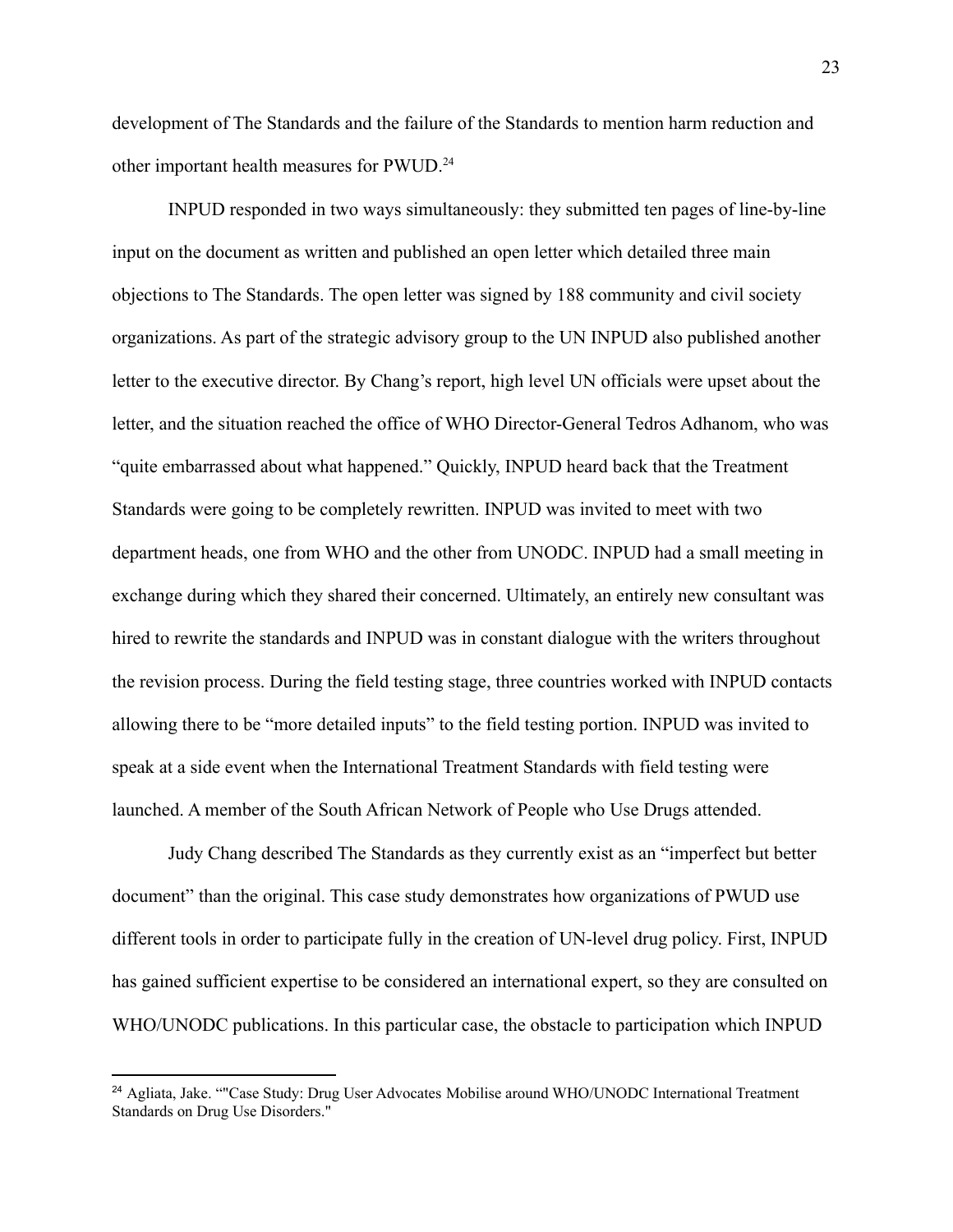overcame was the fact that they were only included in final-stages review of the initial document, instead of being welcomed throughout the process. In order to resist and advocate for greater participation, the organization made a public appeal in the form of an open letter. This allowed for widespread mobilization of PWUD and called public attention to the issue, prompting UN bodies to respond. Having largely succeeded in their public appeal, INPUD then provided behind-the-scenes expertise, actively participating in the development of what would become the International Treatment Standards. Because INPUD is a global network, they were able to participate in and exercise some control over the field-testing stage. Throughout the process, they also gained more contacts and ways of participating in the WHO/UNODC.

In the interview, Chang emphasized that INPUD does not take the decision to "go public" lightly. Making public appeals such as the open letter risks offending and embarrassing key contacts INPUD has within the UN and hurting their ability to consult in the future. INPUD largely prefers to push back and create change as documents are developed, accepting a certain degree of give and take. "Once you're at the table you have to use tactics," Chang stated, "our role is to negotiate and collaborate with UN agencies while holding them accountable." "You can call people out and draw attention, but other times it's more collaborative and discussion-based." She emphasized the necessity of reading the political environment. They hope to improve policies, even though they may not get every change they would like throughout the development process. The development of The Standards demonstrates how organization by PWUD can allow PWUD to both resist UN action and collaborate with the UN to create policies more in line with the will of PWUD.

#### **WHO Key Populations' Values and preferences for HIV, Hepatitis and STIs services**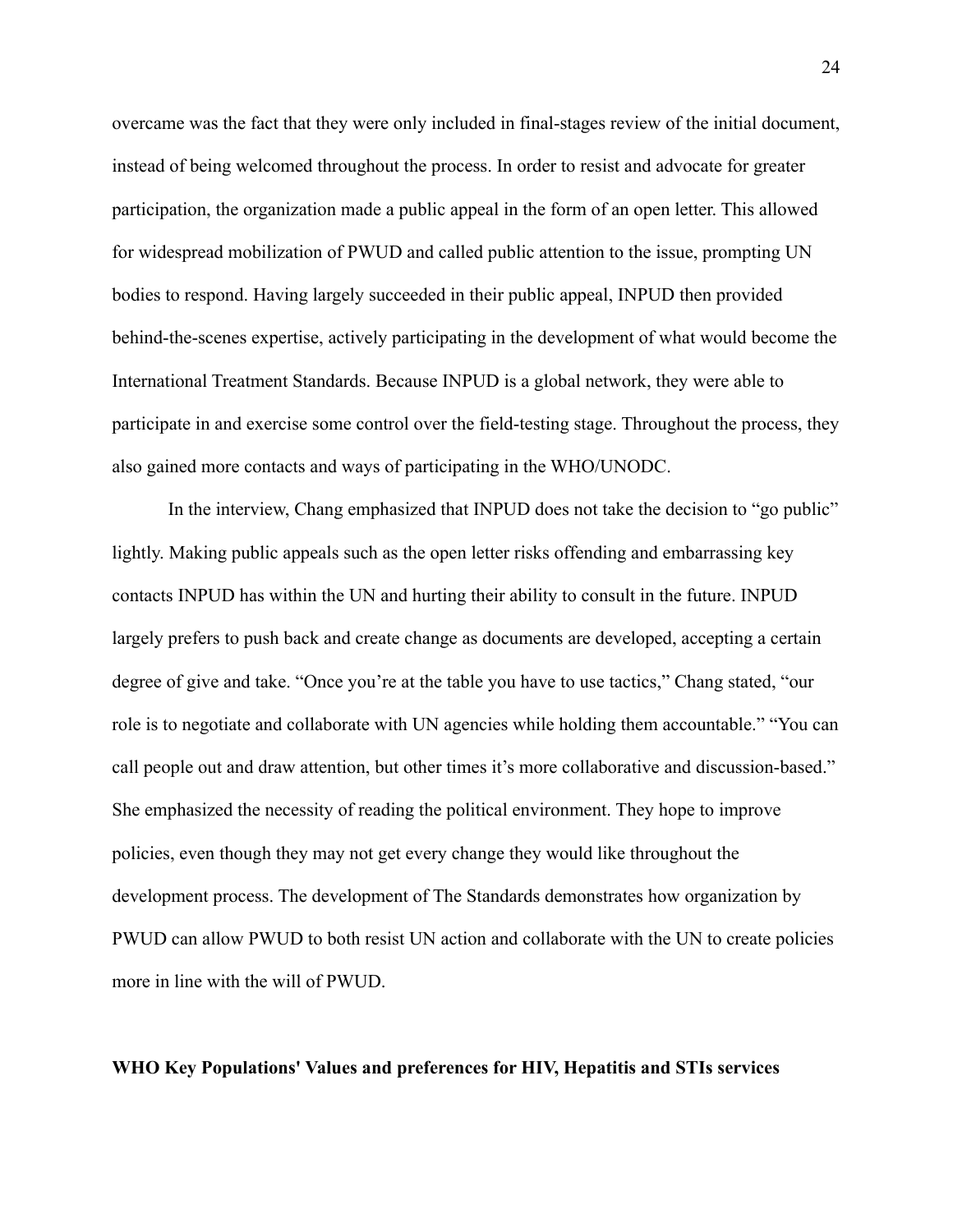INPUD is involved in an ongoing process of creating consolidated guidelines for key populations with the World Health Organization. The guidelines are for HIV/AIDS, Hepatitis and STI services. Instead of meeting with department heads, as they did after demanding a rewrite of the International Standards for the Treatment of Drug Use Disorders, INPUD has regular meetings directly with internal technical specialists involved in the production of the consolidated guidelines. INPUD produces their own work and receives commission for research which they send in to the team creating the guidelines.

This process is considered to be more in line with the INPUD's usual form of involvement with the creation of UN policy and publications. By positioning themselves as experts with research capacity and access to groups of PWUD throughout the world, INPUD has gained the ability to participate and interact with UN bodies. "We've built relationships and proved ourselves to be a valuable partner," Chang stated. INPUD highly values the relationships that they form with technical specialists within the UN, because they form a path to further participation and greater political power. The internal technical specialists INPUD works with become touchpoints when INPUD has concerns about what is happening globally. "If there's an issue with a stockout in Lebanon, we'll be in contact with those people," Chang stated, "when there are changes to harm reduction programs in Vietnam, we'll reach out." INPUD leverages the contacts they form on a global level to change regulations at the national level, even in small ways.

INPUD leverages their role as experts to contribute to the development of international policy guidelines, but they also gain and develop relationships with contacts in the process. Relationships with individuals are a key way INPUD finds a way to access opportunities for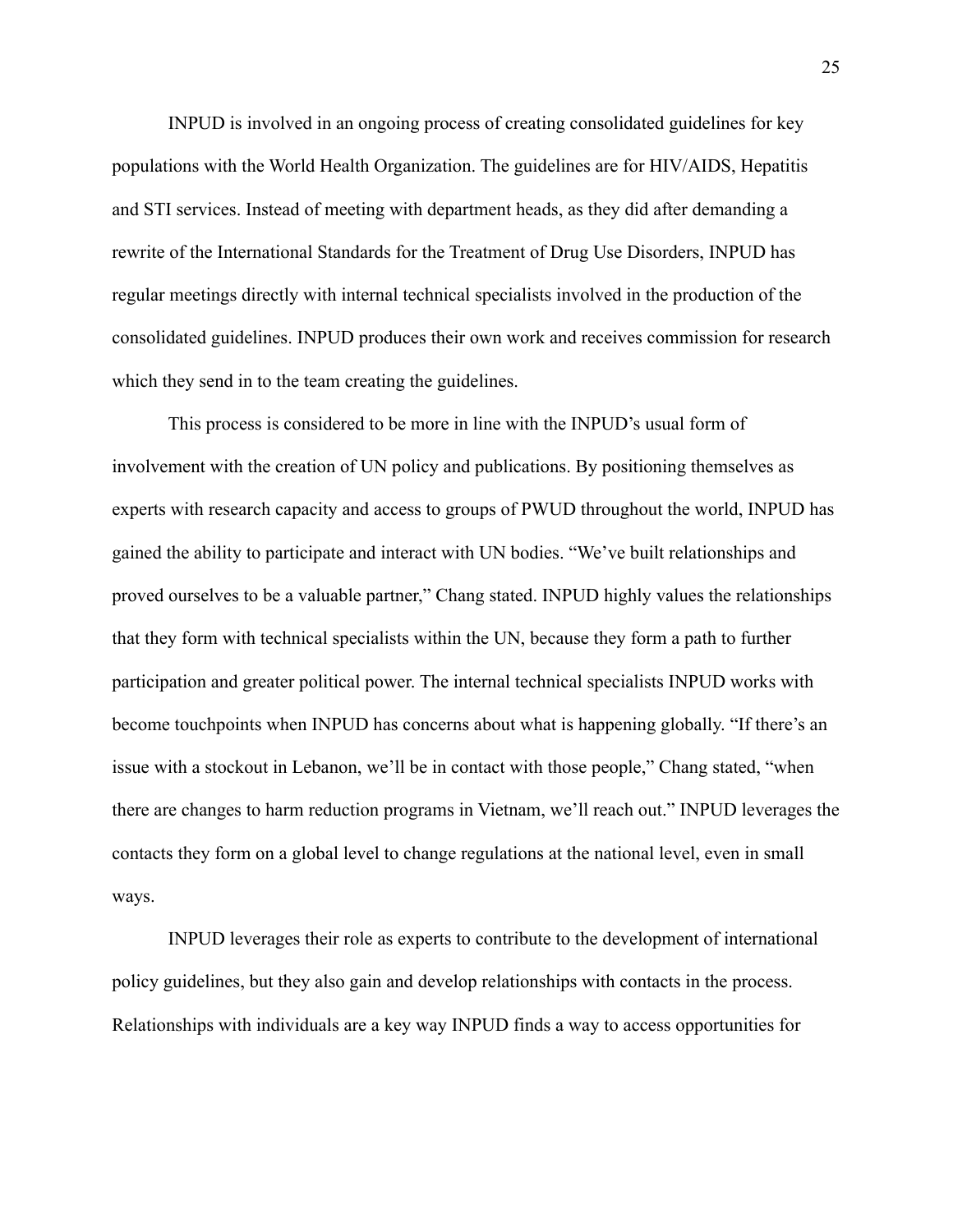participation internationally, nationally, and locally. "Networking" becomes a key element of ongoing advocacy and participation.

#### **Opinions of Organizations: what is necessary for improved participation**

Both Frank Crichlow and Judy Chang emphasized the necessity of two elements to produce meaningful participation of people who use drugs in UN fora. One is involvement of diverse groups of people who use drugs: INPUD set up its regional structure to reduce the hold that the Global North had over the organization. The board of CAPUD comes from every region of Canada. Organizations of PWUD resist the tokenization of PWUD and emphasize the perceived need for a plurality of representatives whose knowledges are legitimized. Frank Crichlow especially emphasized the stance that PWUD who are also members of marginalized communities, such as LGBT people, sex workers, and BIPOC, need to be at the table participating in decision making.

Conceptualizing this as an obstacle to participation, one can say that currently the existing policy fora at the UN do not offer sufficient opportunity for participation of high numbers of PWUD. While individual executives at INPUD can work behind the scenes with the UN, and occasionally representatives of PWUD appear at the CND main hall or side events, there simply isn't sufficient space for the continuous participation of multiple PWUD. PWUD are continuously tokenized and are numerically underrepresented, making it especially difficult for minority communities to be represented.

Chang also emphasized the need for PWUD to be involved "in the beginning of every long term process," leaving PWUD "less in the dark" about what is happening in the world of relevant policy development, reducing confusion and making it easier for people who use drugs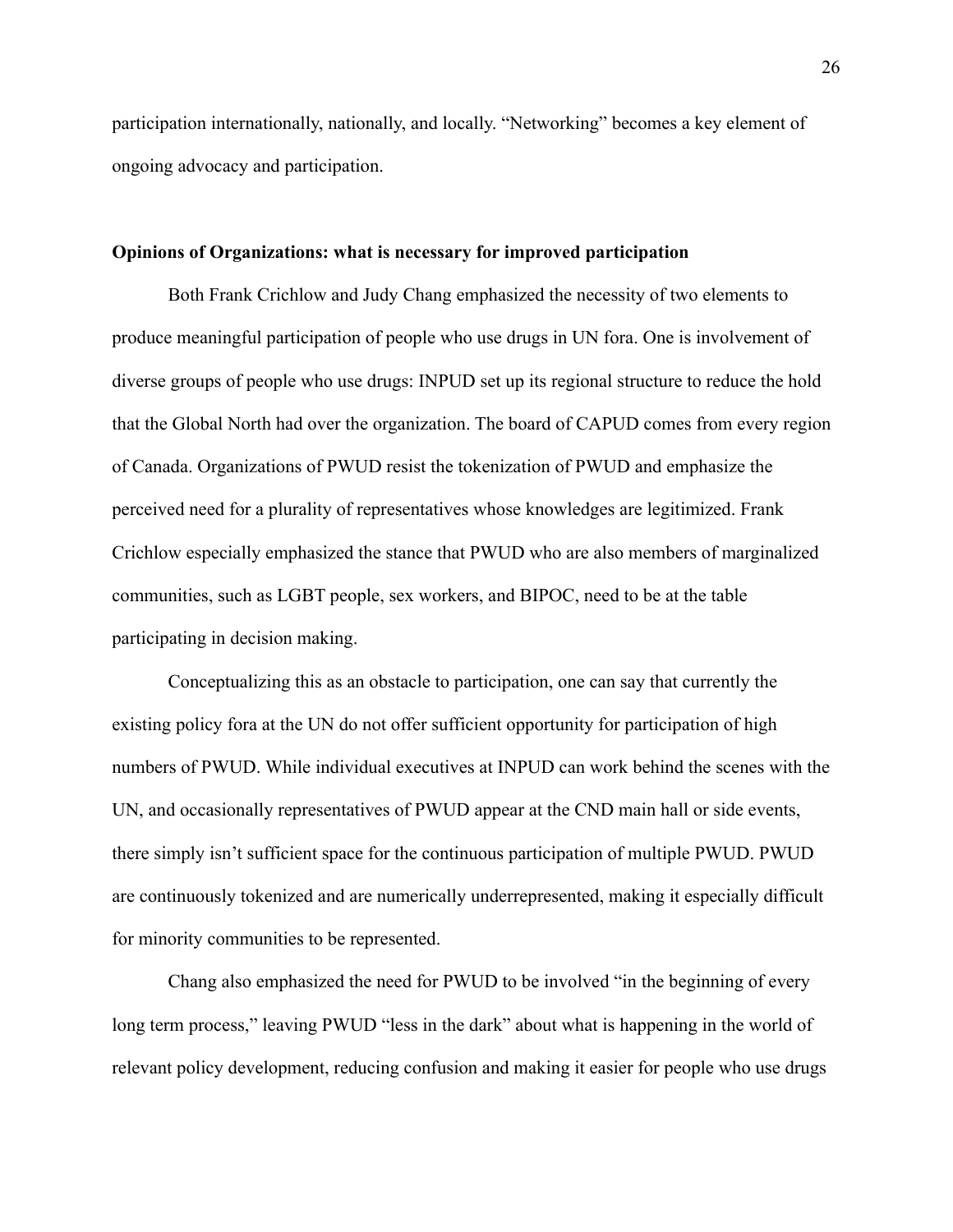throughout the policy-making process. The two INPUD case studies of The Standards and the Key Population guidelines highlight how the experience of participation differs greatly when PWUD are involved early, in contrast to only being involved in a last-minute review. Crichlow echoed this sentiment, stating that "people who use drugs should be involved from the beginning to the end, in every facet of life." A failure to continuously and systematically include the perspectives of PWUD poses a serious obstacle to the true and meaningful participation of people who use drugs in policy making.

Overall, PWUD remain broadly underrepresented in spaces where the UN makes policy pertaining to PWUD. This is true despite the fact that PWUD are and always have been central to harm reduction and other effective health efforts in their communities. In addition, a combination of factors, including the tendency for representatives of organizations of PWUD to need to contribute under the umbrella of other organizations, has resulted in PWUD going uncredited. Organizations led by PWUD are currently permitted only limited roles in policy-making: They are often consulted too late for meaningful participation, as highlighted through the events surrounding the International Standards for the Treatment of Drug Use Disorders. In addition, PWUD are only granted to certain roles and spaces. They may be involved through UN contacts, through the application of public pressure, or because the gatekeepers to conferences and policy-making spaces let them through, but the participation of PWUD in policy making is by no means comprehensively integrated into policy-making procedure. In addition, PWUD are somewhat confined in the narratives they can convey in the policy-making spaces due to dominant discourses and the way that power is allocated within the UN. Stigma, discrimination and criminalization limit the participation of PWUD in policy-making at every level. Bureaucratic hurdles such as acquiring ECOSOC consultative status play a role in limiting the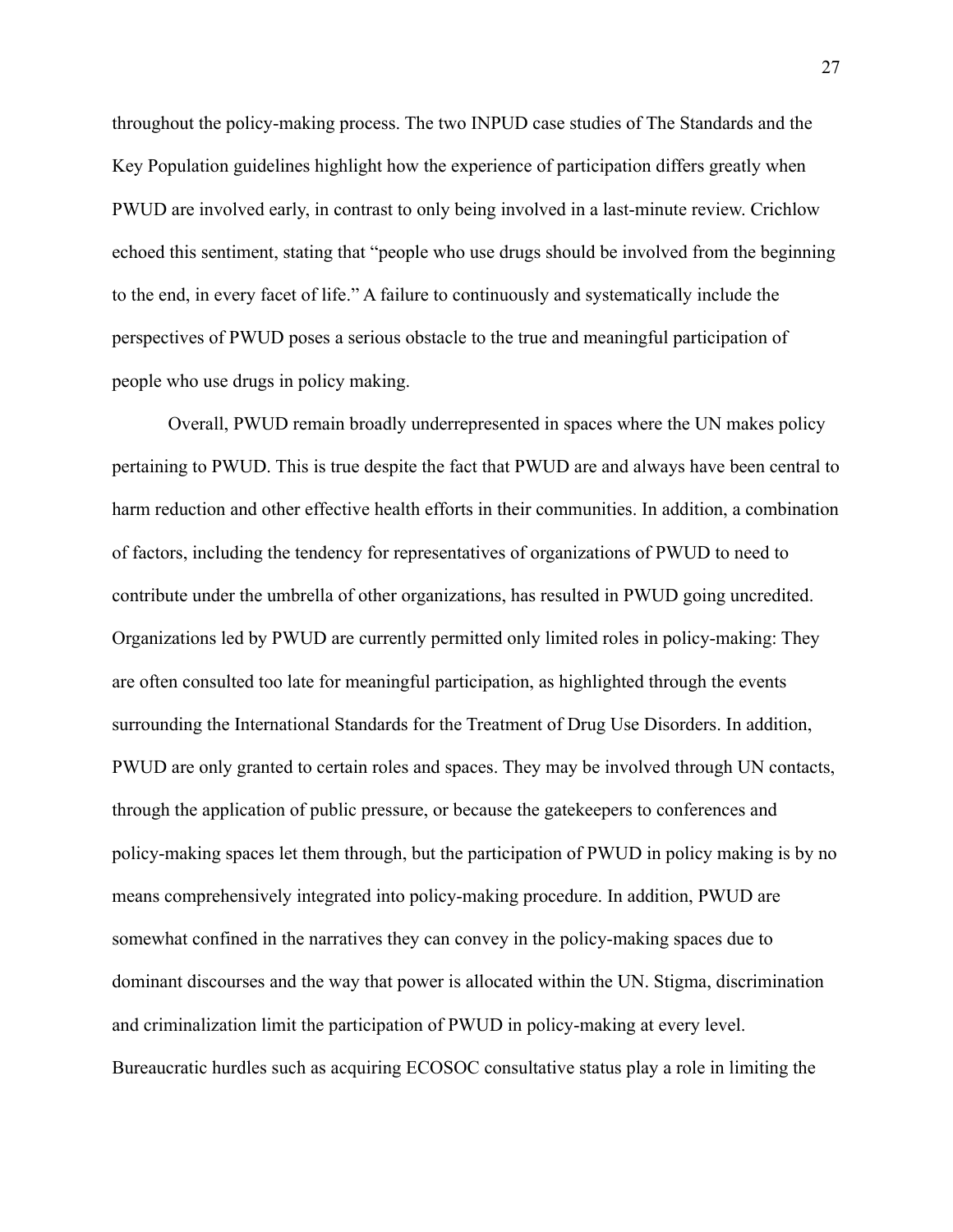participation of PWUD in policy-making, as do limitations in financing. Organizations of PWUD consider community mobilization to be an important path to accessing a greater role in policy-making. PWUD are able to contribute a unique combination of knowledge and experience to policy-making spaces. Organizations of PWUD use a variety of strategies to make their voices heard despite obstacles. Some examples of the strategies described include the leveraging of contacts within the UN, the application of pressure through public appeals, developing research capacity which makes organizations of PWUD a valuable UN partner, engaging in private consultations with various health authorities, and showing up to conferences and events and speaking out about issues.

# **Conclusion**

The aim of this research was to fill a gap in the academic literature and elucidate the current modes of participation of PWUD in drug-related policy-making at the United Nation. In place of merely identifying the current barriers to involvement, this research was organized around the idea of "meaningful participation" and aimed to both acknowledge obstacles and highlight the work that organizations of PWUD are already doing at the UN.

While organizations of PWUD have developed significant inroads which grant said organizations access to many aspects of policy-making and recommendation-development, there is no comprehensive system for the participation of PWUD on policy-making at the UN. This is true despite the UN's purported belief that participation, including participation of PWUD, is a "main requirement of policy-making." Instead, organizations of PWUD jump through hoops to gain access and prove themselves valuable to the UN. Organizations of PWUD do use the strategies available to them to make changes within the UN system. They are engaged constantly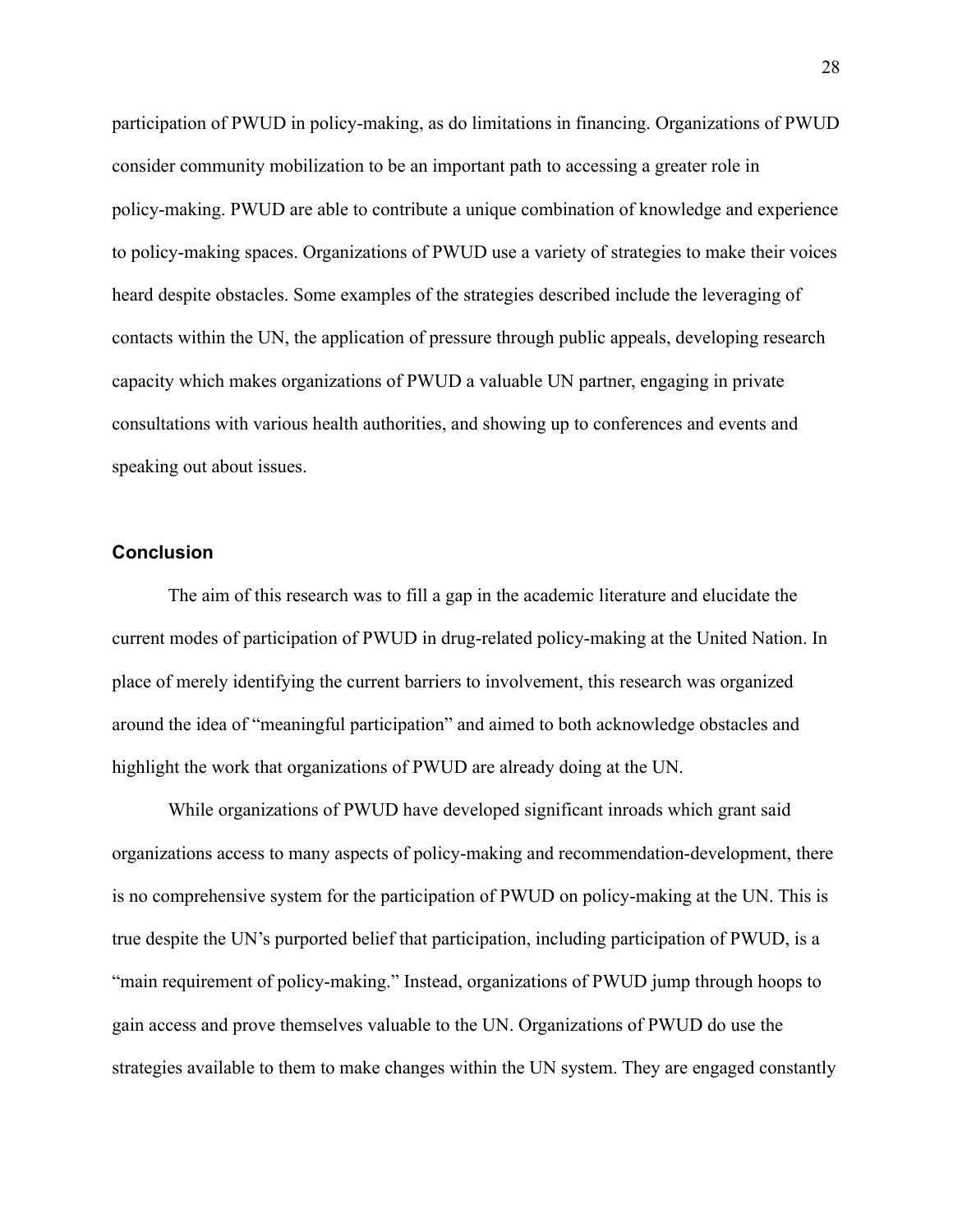in attempts to contribute as much as possible to the policy which impacts the lives of PWUD. This sometimes involves negotiation and tactical compromise. Organizations of PWUD decide whether to represent themselves under the banner of other organizations, and whether to publicize criticisms or preserve certain valuable partnerships. Continued participation is anything but guaranteed and freedom of expression is limited in multiple ways. However, overall patterns show that PWUD are gaining more access to meaningful participation over time.

Several limitations ultimately impacted this research. First, while the research aimed to fill a literature gap, this gap also created challenges in gathering all the necessary information. In addition, the research was time-constrained which limited the number of participants. Many conclusions rely heavily on the perspectives of two people from connected organizations. In addition, because some private correspondences and meetings were discussed, certain elements of the research used as evidence cannot be confirmed. Thus this paper is in part a work of trust. With additional time, this research may have covered more comprehensively the participation of PWUD throughout the United Nations as well. Continuing research is necessary to model the full participation of PWUD in UN-level policy-making and shape a comprehensive theory of this process. In addition, there is potential for research on UN-level drugs policy-making to place this process within comprehensive frames of power, racial capitalism, neoliberalism and neocolonialism.

There are practical responses to the limitations still placed on the meaningful participation of PWUD in UN-level policy-making. UN bodies might begin to build up systems for inclusion and reform gatekeeping mechanisms such as ECOSOC. As nations like Canada move towards decriminalization national delegations may begin to play a role in promoting inclusion as well. However, the current lack of meaningful participation of PWUD in many areas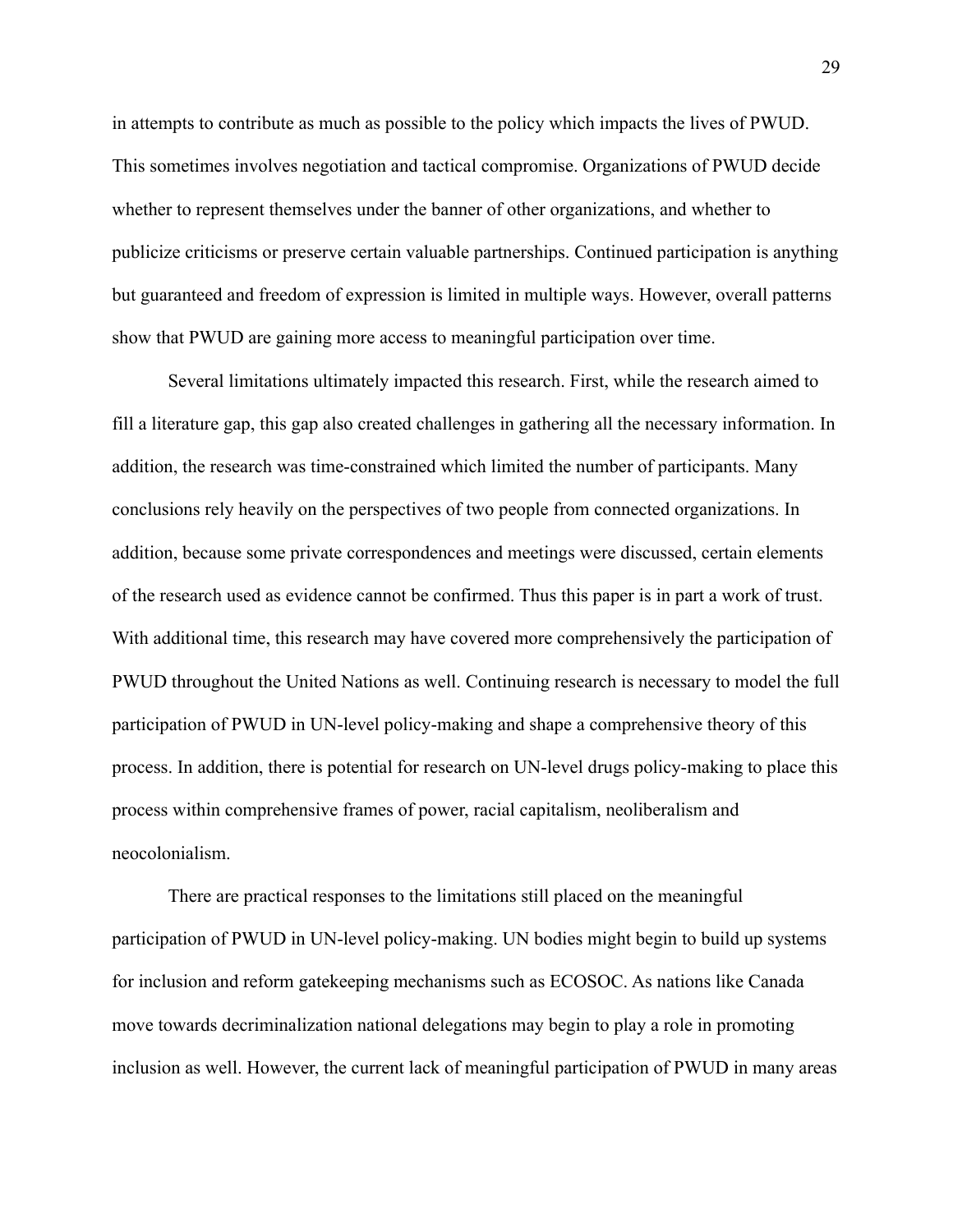is directly tied into globally dominant forces and discourses. Medicalization denies PWUD agency and choice, framing PWUD only as "diseased" and therefore weakening their voices as experts while elevating medical expertise which is also biased by biomedical structures. Criminalization, perpetuated by the UNODC, produces significant challenges for the organization and mobilization of groups of PWUD which is a precursor for participation and liberation. It creates legal hurdles and justifications for non-inclusion. Broad cultures of stigmatization delegitimize the voices of PWUD as well. The UN is not only subject to these forces — it is fully entrenched in them — and only a deliberate, critical engagement with this reality can move the UN towards fuller participation by PWUD. PWUD are already pushing the United Nations in this direction and opening up more spaces for their voices to be heard.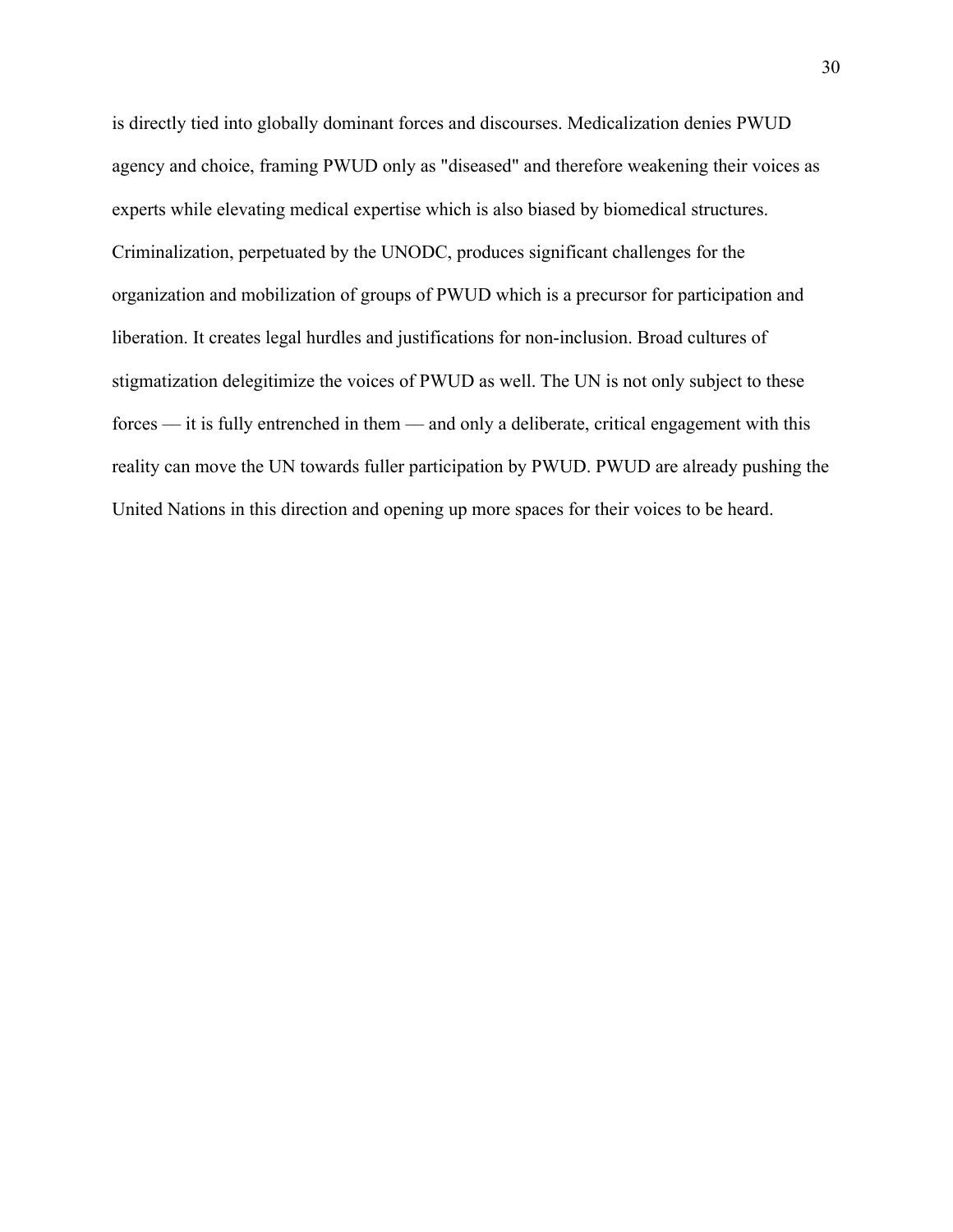# **Abbreviations List**

- AIDS Acquired Immunodeficiency Syndrome
- BIPOC Black, Indigenous, and People of Color
- CAPUD Canadian Association of People who Use Drugs
- CND Commission on Narcotic Drugs
- ECOSOC United Nations Economic and Social Council
- HIV Human Immunodeficiency Virus
- INPUD International Network of People who Use Drugs
- LGBTQ Lesbian, Gay, Bisexual, Transgender, Queer or Questioning
- NGO Non-governmental Organization
- PWUD People Who Use Drugs
- UN United Nations
- UNAIDS Joint United Nations Programme on HIV/AIDS
- UNODC United Nations Office on Drugs and Crime
- WHO World Health Organization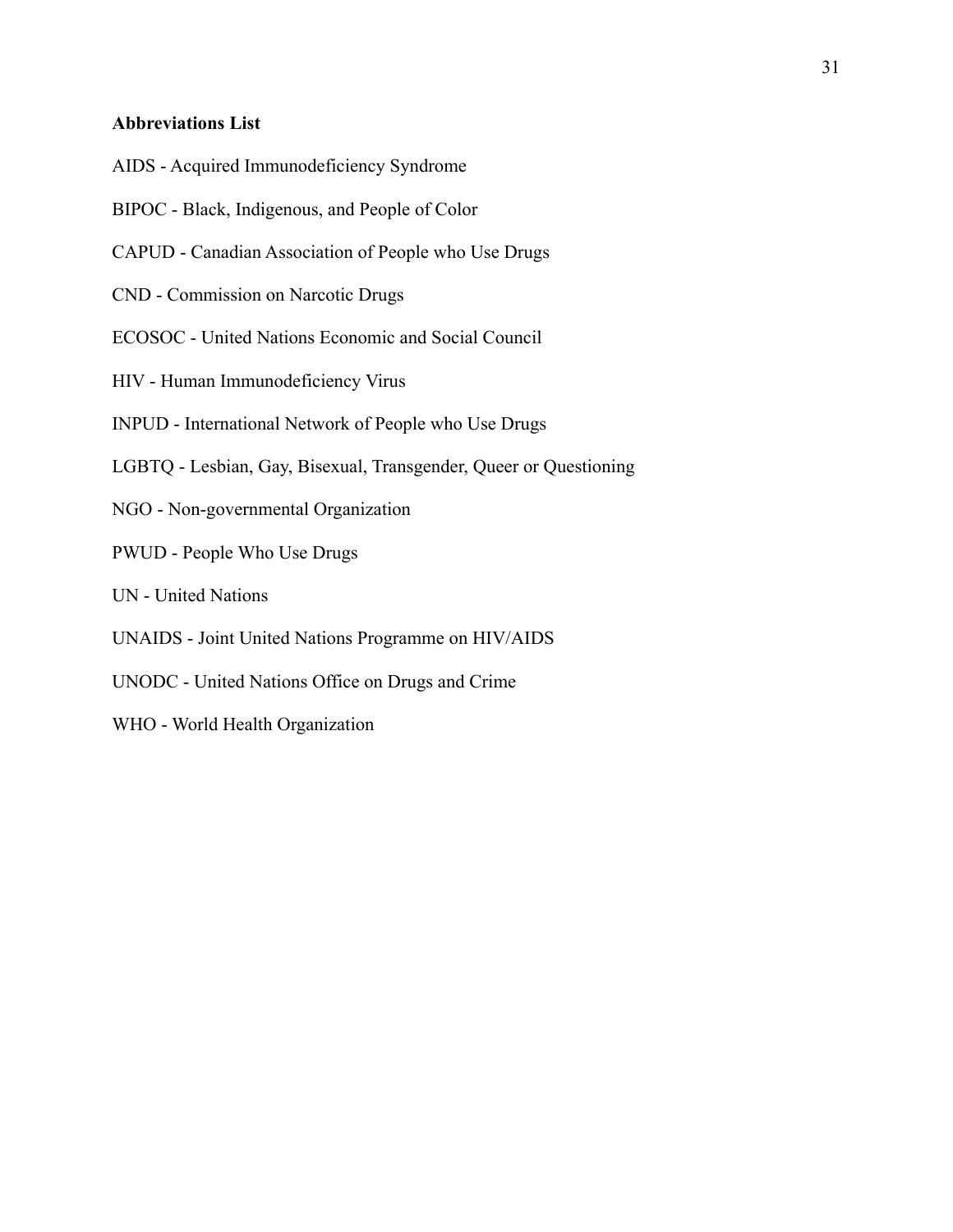- Agliata, Jake. "Case Study: Drug User Advocates Mobilise around WHO/UNODC International Treatment Standards on Drug Use Disorders." INPUD Secretariat Unit, 26 April, 2021. https://www.inpud.net/sites/default/files/INTL%20Treatment%20Standards%20Case%20 Study.pdf
- Baer, James. "Strategic Plan 2021-2024," INPUD Secretariat. April 2021. https://www.inpud.net/sites/default/files/INPUD%20Strategic%20Plan%202021-2024.pd f
- Bathje, Geoff Daniel Pillersdorf, & Steve Du Bois. (2019). "Authoritarianism, attitudes toward harm reduction and the stigmatisation of people who use drugs." Alkoholizm i Narkomania, 32(2), 77–86. https://doi.org/10.5114/ain.2019.87624
- Broyles, Lauren M., Ingrid A. Binswanger, Jennifer A. Jenkins, Deborah S. Finnell, Babalola Faseru, Alan Cavaiola, Marianne Pugatch, and Adam J. Gordon. "Confronting Inadvertent Stigma and Pejorative Language in Addiction Scholarship: A Recognition and Response." Substance Abuse 35, no. 3 (07, 2014): 217-221. doi:http://dx.doi.org/10.1080/08897077.2014.930372.
- Chang, Judy. Interview by Lily Knudsen. Personal Interview. December 3, 2021.
- Chang, Judy, Shaun Shelly, Machteld Busz, Claudia Stoicescu, Rachman Iryawan Arif, Dinara Madybaeva, Yuri de Boer, and Andy Guise. "Peer Driven Or Driven Peers? A Rapid Review of Peer Involvement of People Who use Drugs in HIV and Harm Reduction Services in Low- and Middle-Income Countries." Harm Reduction Journal 18, (2021): 1-13. doi:http://dx.doi.org/10.1186/s12954-021-00461-z.

Crawford M J, Rutter D, Manley C, Weaver T, Bhui K, Fulop N et al. "Systematic review of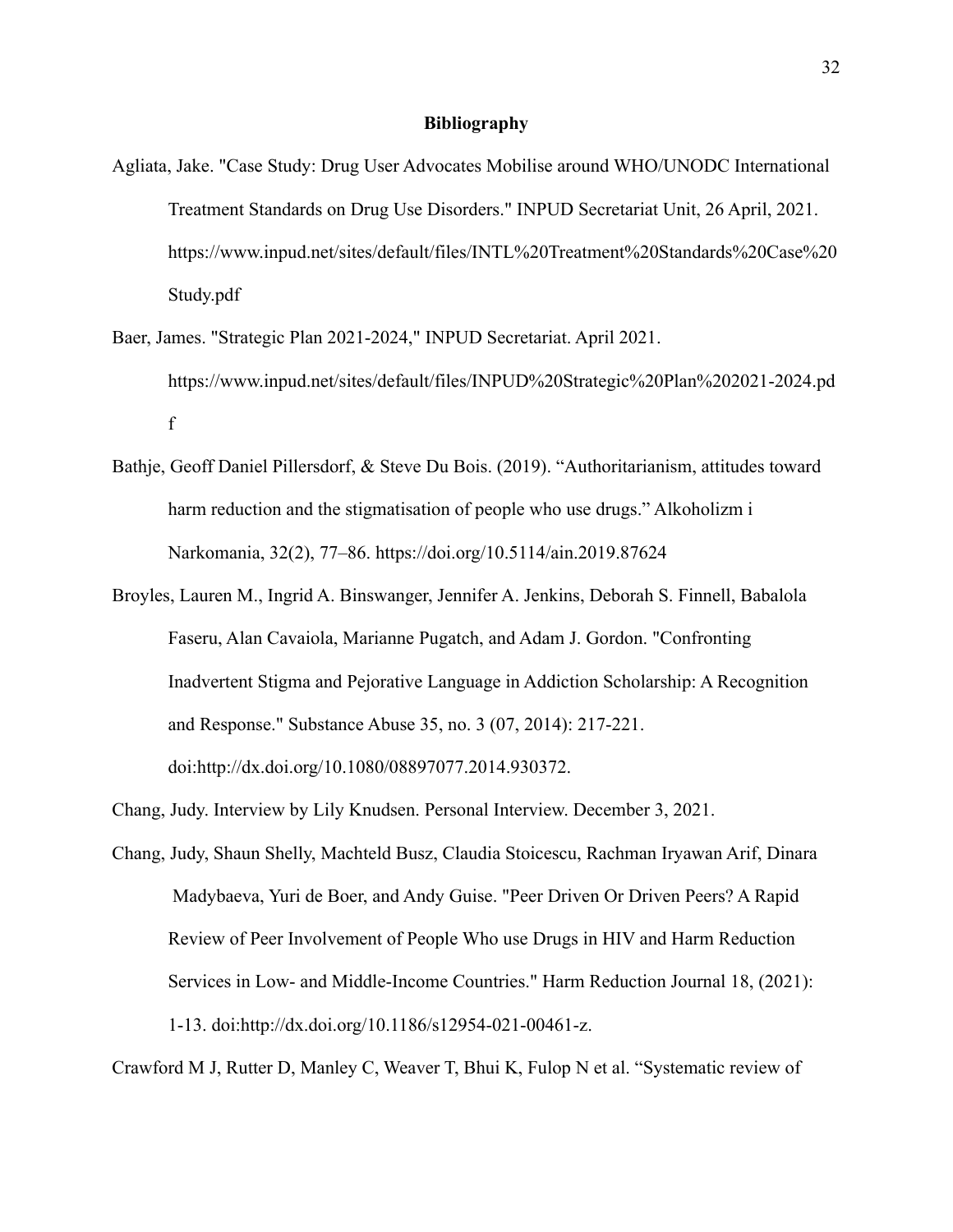involving patients in the planning and development of health care." BMJ 2002; 325 :1263 doi:10.1136/bmj.325.7375.1263

Crichlow, Frank. Interview by Lily Knudsen. Personal Interview. December 10, 2021.

- de Freitas, Cláudia and Graham Martin. "Inclusive Public Participation in Health: Policy, Practice and Theoretical Contributions to Promote the Involvement of Marginalised Groups in Healthcare." Social Science & Medicine 135, (06, 2015): 31-39. doi:http://dx.doi.org/10.1016/j.socscimed.2015.04.019.
- Faulkner-Gurstein, Rachel. (2017). "The social logic of naloxone: Peer administration, harm reduction, and the transformation of social policy." Social Science & Medicine. 180. 10.1016/j.socscimed.2017.03.013.
- France, Ferris and Mick Matthews. "From Invisibility to Influence: The evolution of participation of people who use drugs in the Global Fund." INPUD Secretariat Unit. 2021.

https://www.inpud.net/sites/default/files/From%20Invisibility%20to%20Influence\_v3%2 0%281%29.pdf

Frank, Anker, J., & Tammi, T. (2012). Drug User Organizations in the Nordic Countries-Local, National, and International Dimensions." Substance Use & Misuse, 47(5), 462–473. https://doi.org/10.3109/10826084.2012.644095

```
Frankish, James C, Brenda Kwan, Pamela A Ratner, Joan Wharf Higgins, Craig Larsen,
"Challenges of citizen participation in regional health authorities," Social Science \&Medicine, Volume 54, Issue 10, 2002, Pages 1471-1480, ISSN 0277-9536,
https://doi.org/10.1016/S0277-9536(01)00135-6.
```
Global Commission on Drug Policy. "The world drug perception problem-countering prejudices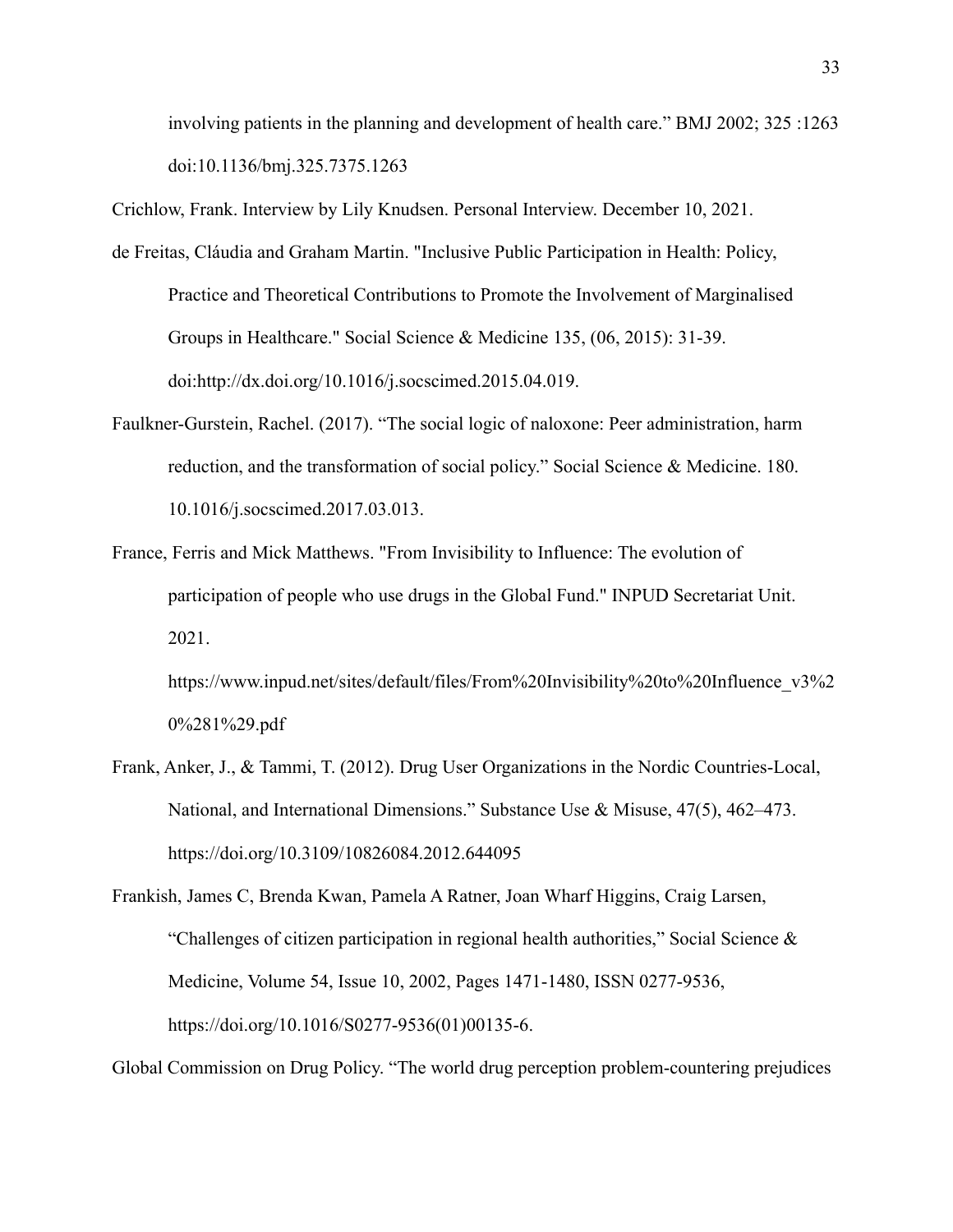about people who use drugs: 2017 report." Jan 2018.

www.globalcommissionondrugs.org/wp-content/uploads/2018/01/GCDP-Report-2017\_P erceptions-ENGLISH.pdf.

INPUD "Joint Response to the UNAIDS Strategy Team on the Global AIDS Strategy 2021-2026." https://www.inpud.net/en/joint-response-unaids-strategy-tream-global-aids-strategy-2021

-2026

INPUD. "Our Aims." INPUD. Accessed December 10, 2021. https://www.inpud.net/en/our-aims.

INPUD. "What We Do." INPUD. Accessed December 10, 2021.

https://www.inpud.net/en/what-we-do.

- International standards for the treatment of drug use disorders: revised edition incorporating results of field-testing. Geneva: World Health Organization and United Nations Office on Drugs and Crime; 2020. License: CC BY-NC-SA 3.0IGO.
- Jakubowski, Elke, Graham Lister, Regina Skavron, and World Health Organization. "Ninth Futures Forum on health systems governance and public participation: Amsterdam, The Netherlands, 10-11 October 2005." (2006).
- Jürgens, Ralf Erich. "Nothing about Us without Us": Greater, Meaningful Involvement of People Who Use Illegal Drugs: A Public Health, Ethical, and Human Rights Imperative. Toronto, Ontario, Canada: Canadian HIV/AIDS Legal Network, 2008.
- Lancaster, Kari, Alison Ritter, and Rosalyn Diprose. "Recasting Participation in Drug Policy." Contemporary drug problems 45, no. 4 (2018): 351–365
- Madden, Annie, Kari Lancaster, Alison Ritter, and Carla Treloar. "Making Legitimacy: Drug User Representation in United Nations Drug Policy Settings." The International journal